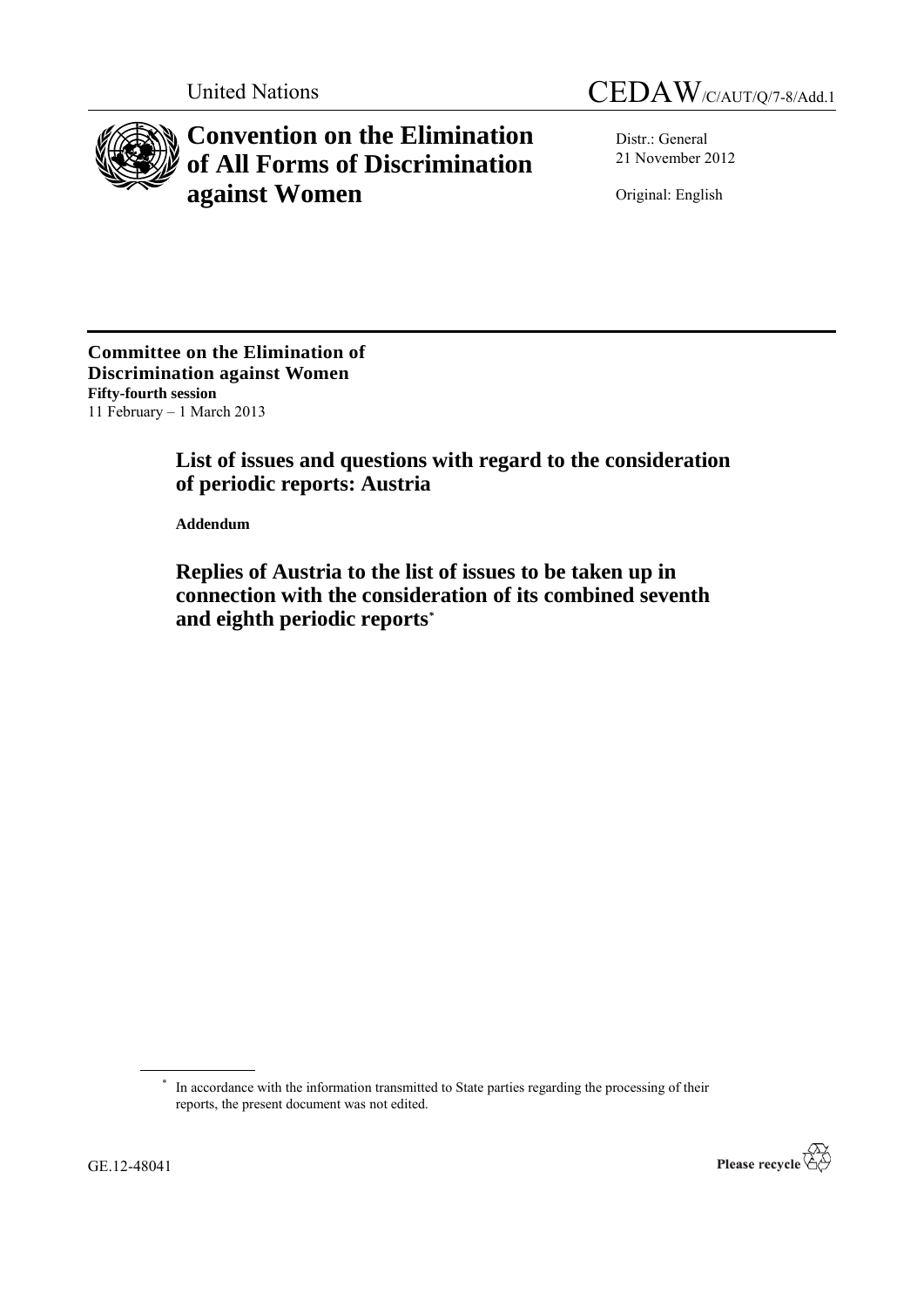# **Reply to the issues raised in paragraph 1 of the list of issues (CEDAW/C/AUT/Q/7-8)**

1. In accordance with Austria"s constitution as a federal State, the combined seventh and eighth report under the Convention on the Elimination of All Forms of Discrimination against women gives an overview of the measures undertaken in the reporting period both at the levels of the Federation and the Federal Provinces.

2. The Federal Minister for Women and the Civil Service informed all Federal Ministries and Federal Provinces about the preparation of this report. All Federal Ministries and Federal Provinces submitted their statements on the implementation of the relevant recommendations and compliance with the respective articles of the Convention. At regular meetings, non-governmental organizations (NGOs), especially those operating in the area of international women"s rights, were kept informed on the status of reporting.

3. NGOs were involved in the drawing up of the present report in the form of a structured dialogue. For this purpose, working groups were set up, comprising representatives of the different ministries, in order to discuss the degree to which the recommendations of the Committee on the Elimination of Discrimination against women had been implemented and to draft proposals. The documentation on the outcomes of the debate in the working groups was sent to all participants, serving as a valuable source of information in the preparation of this report.

4. As the combined seventh and eighth report was submitted as a State party report, the Federal Government assumed full responsibility for its preparation.

5. The report can be downloaded from the homepage of the Federal Minister for Women and the Civil Service both in a German and an English version: [http://www.frauen.bka.gv.at.](http://www.frauen.bka.gv.at/)

6. Paper copies of this report were distributed at conferences and meetings. The report was brought to the attention of the President of the National Council, the President of the Federal Council and the Head of the Equal Treatment Committee of the Austrian Parliament.

# **Reply to the issues raised in paragraph 2 of the list of issues**

7. Austria examines the issue of potential withdrawal of reservations at regular intervals. Withdrawing Austria"s reservation with respect to working in dangerous or harmful conditions that threaten the worker"s health is not intended, since this would be tantamount to lowering the country"s labour protection standards that are currently applied. The existing special regulations governing safety at work in specific areas will be retained, as these are necessary on account of gender-specific differences and are based on scientific evidence. These provisions pertain to work involving exposure to lead exceeding the maximum permissible value of 0.02mg/m3, as well as work requiring extreme physical effort. These provisions serve to protect women"s health and constitute individual bans, depending on the type of strain or stress caused by such work.

#### **Reply to the issues raised in paragraph 3 of the list of issues**

8. With the most recent amendment to the Equal Treatment Act as well as the Federal Act on the Equal Treatment Commission and the Ombud for Equal Treatment (the GBK/GAW Act of 2008), important steps were taken with a view to increasing the transparency of incomes and eliminating discrimination in accordance with the National Action Plan for Gender Equality in the Labour Market which aims at reducing genderspecific pay disparities. Since the last Austrian Report, both the Equal Treatment Act and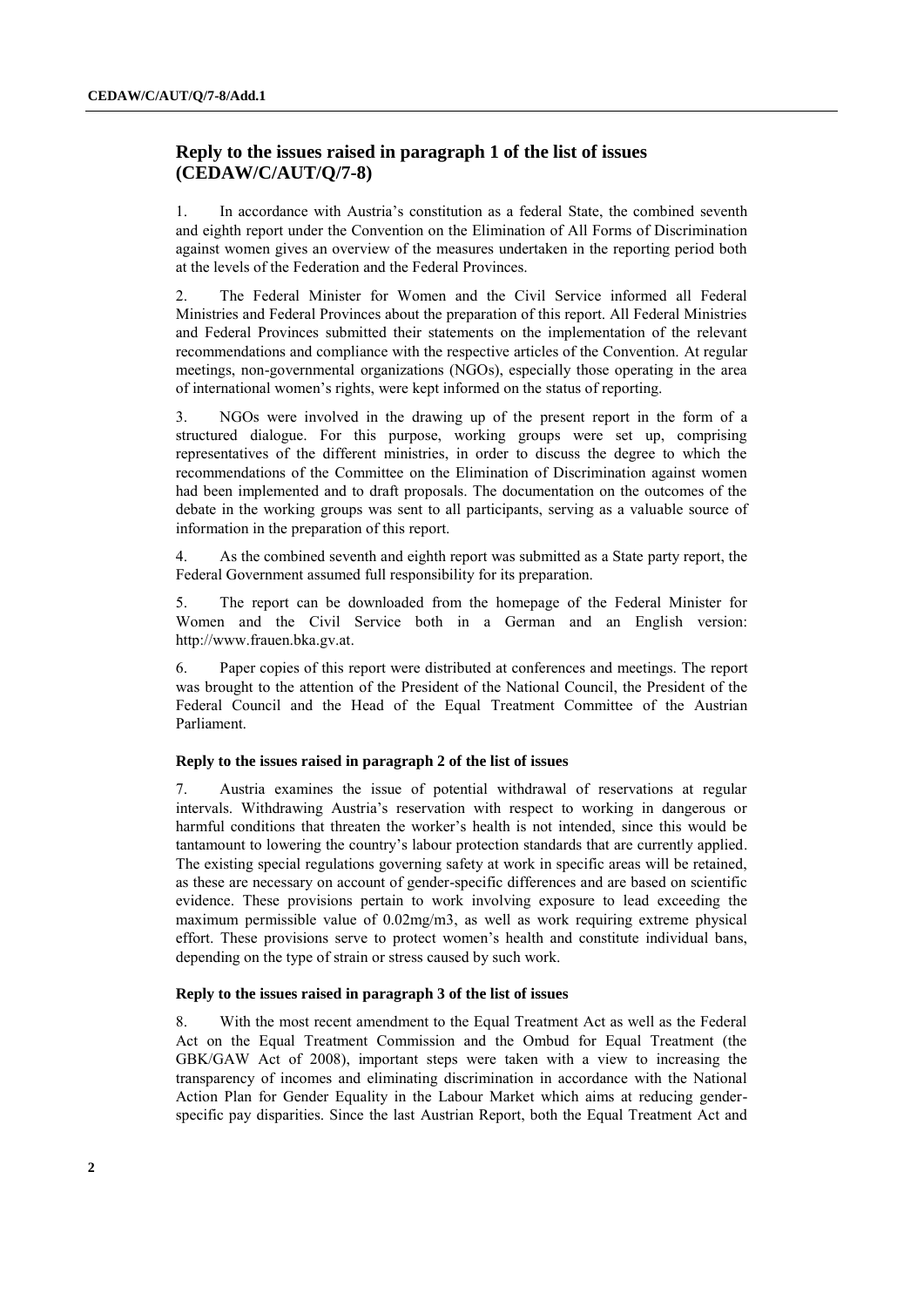the Federal Act on the Equal Treatment Commission and the Ombud for Equal Treatment have been amended once again. The federal law which contains amendments of the two acts was published in the Federal Law Gazette 1, no. 7/2011, and entered into force on March 1, 2011. Information on the new provisions, especially on the obligation imposed on companies to draw up staff income reports, as well as to comply with certain rules regarding job advertisements is contained in the last Austrian report under the Convention (see CEDAW/C/AUT/7-8, paragraph 7).

9. At present, another amendment to the Equal Treatment legislation is under preparation. The amendment is to be discussed in Parliament at the end of the year. The planned amendment primarily aims at increasing the level of protection against discrimination in regard of access to goods and services (the so-called levelling-up) and at improving the set of tools available for enforcing the Equal Treatment principle, which also serves the purpose of combating discrimination against women. This amendment also seeks to clarify, for example, that in career counselling, advanced vocational and professional training and retraining, protection is to be afforded over the entire duration of such programmes. In cases of sexual harassment, the period for taking legal action, which currently covers one year, is to be extended to three years. The obligation of the Federal Chancellor to invite NGOs at least once a year in order to discuss ways to combat discrimination is to be enshrined in law. In addition, the currently applicable legal provisions governing persons with special needs (the Disability Act) will be updated.

#### **Cases Submitted to the Equal Treatment Commission**

10. Senate I of the Equal Treatment Commission (GBK), which is responsible for equal treatment of women and men in employment and occupation, and Senate III, mandated to ensure equal treatment of women and men in other areas, have the task of examining and assessing cases of gender discrimination. In the period from 1 January 2007 to 31 December 2011, 284 complaints of women were lodged with Senate I and Senate III of the Equal Treatment Commission (GBK) on the ground of gender discrimination.

## **Numbers of cases recorded in the counselling statistics of the Ombud for Equal Treatment**

11. Gender discrimination is defined in Part One and in Part Three of the Equal Treatment Act. Part One deals with equal treatment of women and men in employment and occupation. Part Three contains the relevant provisions relating to the equal treatment of women and men with regard to the access to, and supply of, goods and services.

12. At present, multiple discrimination unfolds only in the area of employment and occupation. This means that victims lodge complaints not only because they are discriminated against on the ground of gender, but also for grounds specified in Part Two of the Equal Treatment Act (ethnic origin, religion or belief, sexual orientation, age).

13. In 2007, 3,090 general queries were addressed to the Ombud concerning discrimination in the labour market; of these queries, 1,592 were concrete cases of gender discrimination in employment and occupation, with 28 cases involving multiple discrimination.

14. In 2008, 3,157 general queries were made; of these 1,528 represented concrete cases of gender discrimination in employment and occupation, with 36 cases involving multiple discrimination. With regard to Part Three, 93 separate cases were identified.

15. In 2009, 3,455 general queries were made: of these 1,967 represented concrete cases of gender discrimination in employment and occupation with 65 cases involving multiple discrimination. 277 separate cases involved discrimination as specified in Part Three.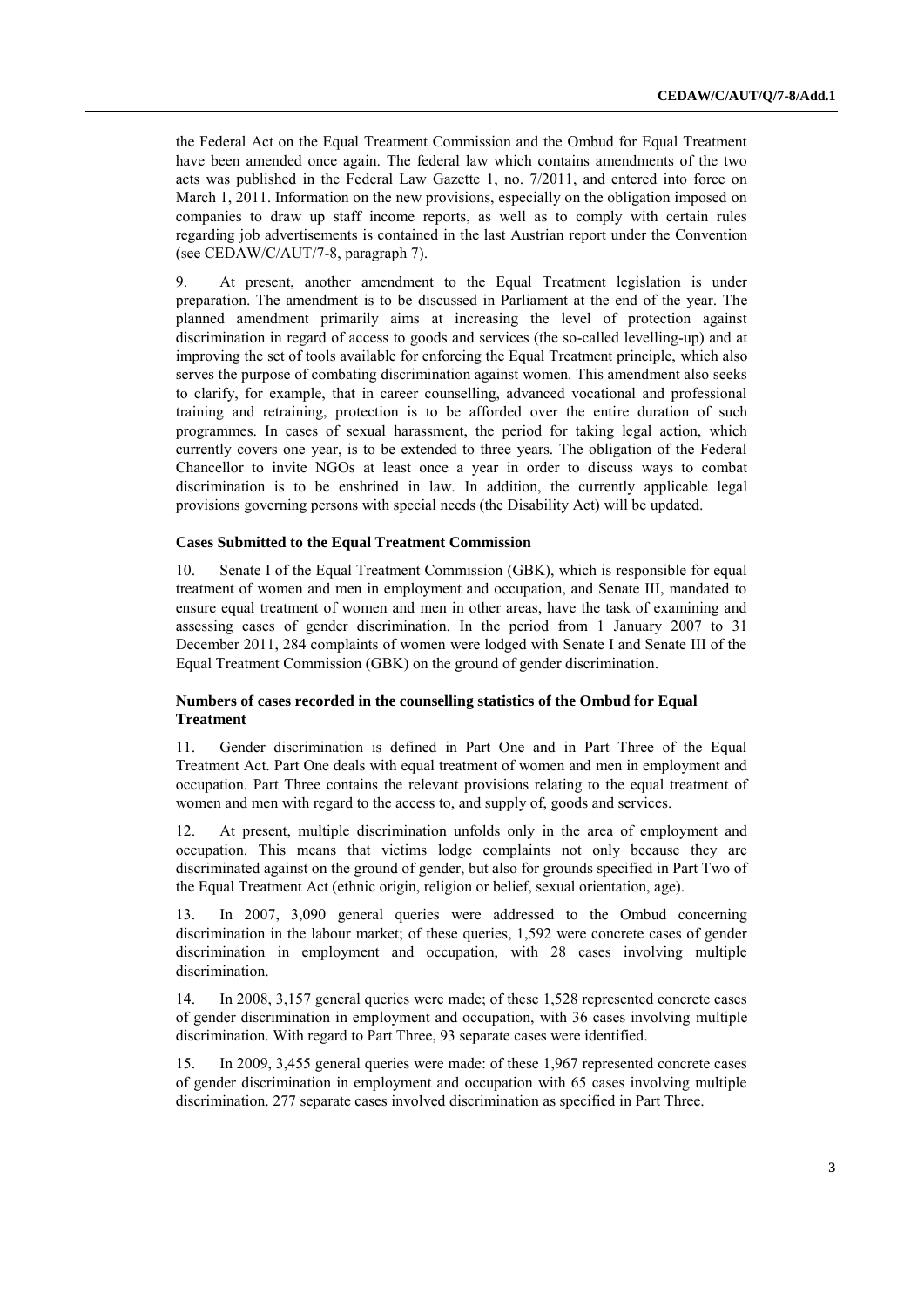16. In 2010, the Ombud received 3,479 general queries, of these, 1,842 concrete cases of gender discrimination in employment and occupation, with 37 cases involving multiple discrimination. With regard to Part Three, 165 separate cases were identified.

17. In 2011, 3,215 general queries were addressed to the Ombud, of these 1,743 concrete cases of gender discrimination in employment and occupation with 33 involving multiple discrimination. 124 separate cases represented discrimination as specified in Part Three.

18. Since 2007, the Federal Social Welfare Office (Bundessozialamt) has not reported a single case of multiple discrimination of women.

### **Reply to the issues raised in paragraph 4 of the list of issues**

#### **Equal Treatment Reports**

19. In accordance with Section 24 of the Federal Act on the Equal Treatment Commission and the Ombud for Equal Treatment (the GBK/GAW Act), the Federal Chancellery and the Federal Ministry of Labour, Social Affairs and Consumer Protection have to submit a report on the enforcement of the Equal Treatment Act every two years. This report has to contain, in particular, information on the actions and observations of the Ombud for Equal Treatment, on the proceedings conducted by the Equal Treatment Commission and on its activities in general. The report is submitted to the National Council for discussion.

20. The Equal Treatment Act as well as the Act on the Equal Treatment Commission and the Ombud for Equal Treatment (the GBK/GAW Act) are evaluated on a permanent basis. Both the Equal Treatment Commission and the Ombud for Equal Treatment, through their everyday work, gain comprehensive experience with regard to the practical implementation of the Equal Treatment principle and possible improvements. As a result of their activities in this legal sphere, also the bodies representing the interests of employers and employees have a lot of know-how concerning the effectiveness of legal provisions and the need for modifications or amendments. Upon the invitation of the Federal Minister for Women and the Civil Service, debates on equal treatment issues are conducted with representatives of NGOs at regular intervals. On the basis of this know-how and these findings, it is possible to assess the effectiveness of the country"s Equal Treatment legislation and the need for improvement.

21. Pursuant to Section 12 (a) of the Federal Act on Equal Treatment (B-GlB Act), the Federal Government has the obligation, every second year, to submit a comprehensive report on the status of Equality and Equal Treatment in the civil service in actual practice to the National Council. The reports of the individual Federal Ministries have to contain anonymized, statistical data structured in accordance with the criteria laid down in service and salary regulations as well as proposals for reducing disadvantages suffered by women working in these ministries. In addition, the report contains a summary of the activities of the Federal Equal Treatment Commission, focusing, in particular, on cases dealt with by the Commission.

#### **Report on the Reduction of Disadvantages for Women**

22. In accordance with the Federal Act on Reports of the Federal Government Concerning the Reduction of Disadvantages for Women (Federal Law Gazette no. 837/1992), the Federal Government has committed itself to reducing existing disadvantages for women, in order to bring about equal opportunities for women and men in real life in view of the harmonization of the divergent age limits for women and men in Social Security legislation. In order to monitor the achievement of this goal, the Federal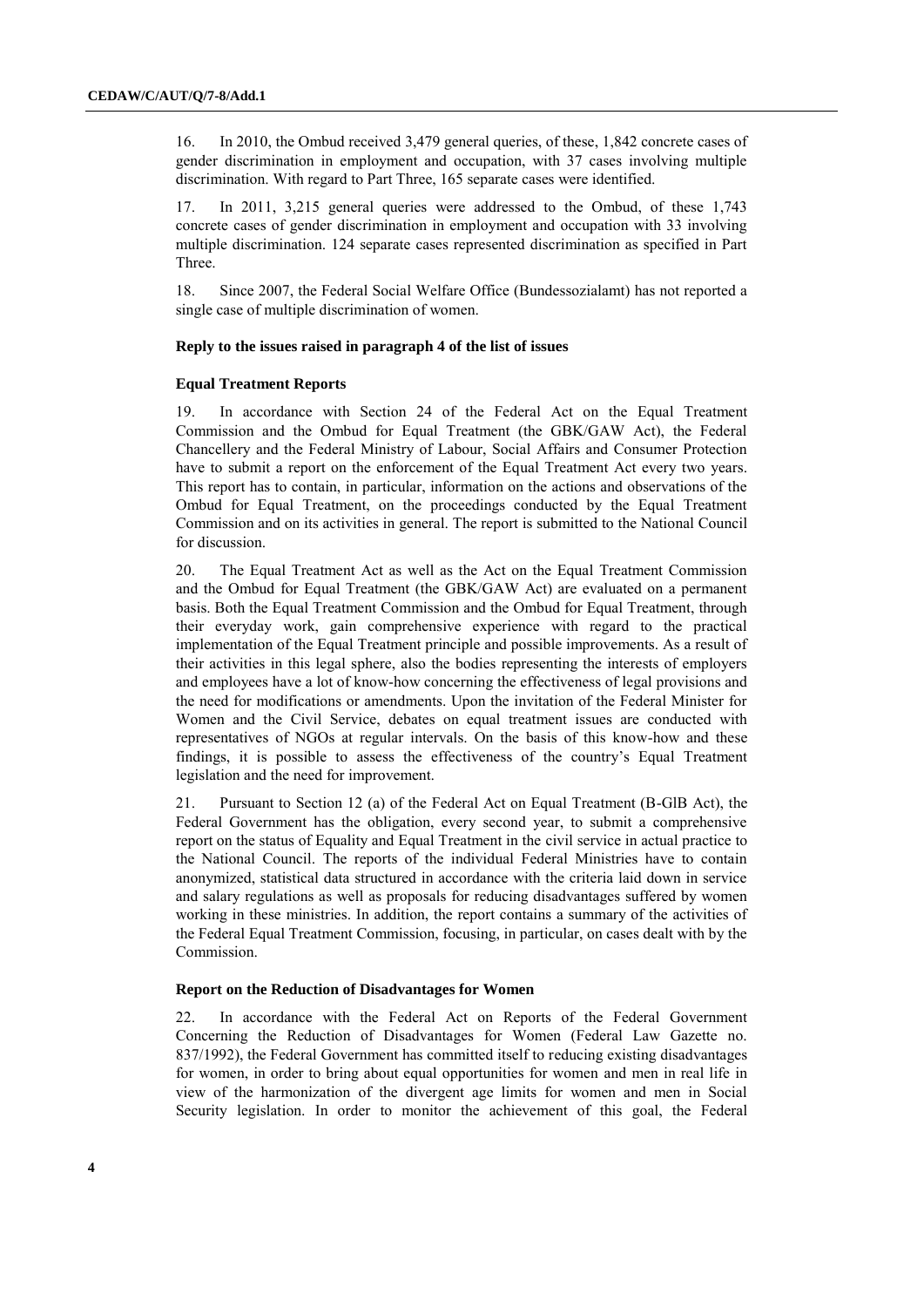Government has to submit bi-annual reports to the National Council on measures taken in the period under review with a view to eliminating existing disadvantages for women in social and family life as well as in the economic sphere.

#### **Women's Report 2010**

23. This report gives an overview of the evolution of the situation of women and men in Austria over the past ten years, focussing on vital areas, such as education, income and employment as well as analysing the gender relationship from different perspectives. On the one hand, the report draws attention to the areas in which the life realities of women and men differ and in which they share common ground, as well as making visible different situations of women, i.e. of single mothers, retired women or women in leading positions:

- Education: The relevant data show that women have never been as well educated as today and have overtaken men with regard to their educational achievements. However, the share of girls opting for apprenticeships or studies in engineering or the sciences is still too small.
- Gainful employment: Today we have the largest number of working women in history, with seven out of ten women in Austria being in gainful employment. However, in this context, it should be noted that more than 40 per cent of all working women are part-timers.
- Income: The income gap between women and men has not become narrower, but widened. Lower wages and salaries are paid for typically female jobs and women receive up to 18 per cent less pay for equal work.
- Female poverty: Amongst the EU 15, Austria ranks third with regard to the fight against poverty. Nevertheless, women in Austria are poorer than men. Single mothers are the population group hardest hit, and most seriously threatened by poverty.
- Unpaid work: Never before have so many women been in gainful employment. Yet, women still perform two thirds of childcare and household tasks.
- Managerial positions: The proportion of women in leading positions in large business enterprises still stands at less than ten per cent, although women have never been as highly qualified as currently.

Furthermore, the report deals with specific topics, such as, for example, violence directed at women in relationships.

24. An inter-ministerial working group led by the Federal Ministry for European and International Affairs draws up implementation reports on the National Action Plan for the implementation of Security Council resolution 1325 "Women, Peace and Security" after consultation with civil society and submits these to Parliament on a yearly basis. The implementation reports on the National Action Plans against Human Trafficking are prepared by the Task Force for Human Trafficking (TF-MH) under the lead of the Federal Ministry for European and International Affairs every three years, which corresponds to the validity period of the action plans, and are also submitted to Parliament.

25. The Federal Province of Vorarlberg publishes reports on the situation of women every three years, which are based on annually updated equality indicators and draws up a catalogue of measures destined to promote equality.

#### **Reply to the issues raised in paragraph 5 of the list of issues**

26. At the federal level, gender budgeting means implementing the goal of de-facto equality of women and men as of 2013 in the Federal Budget through outcome-oriented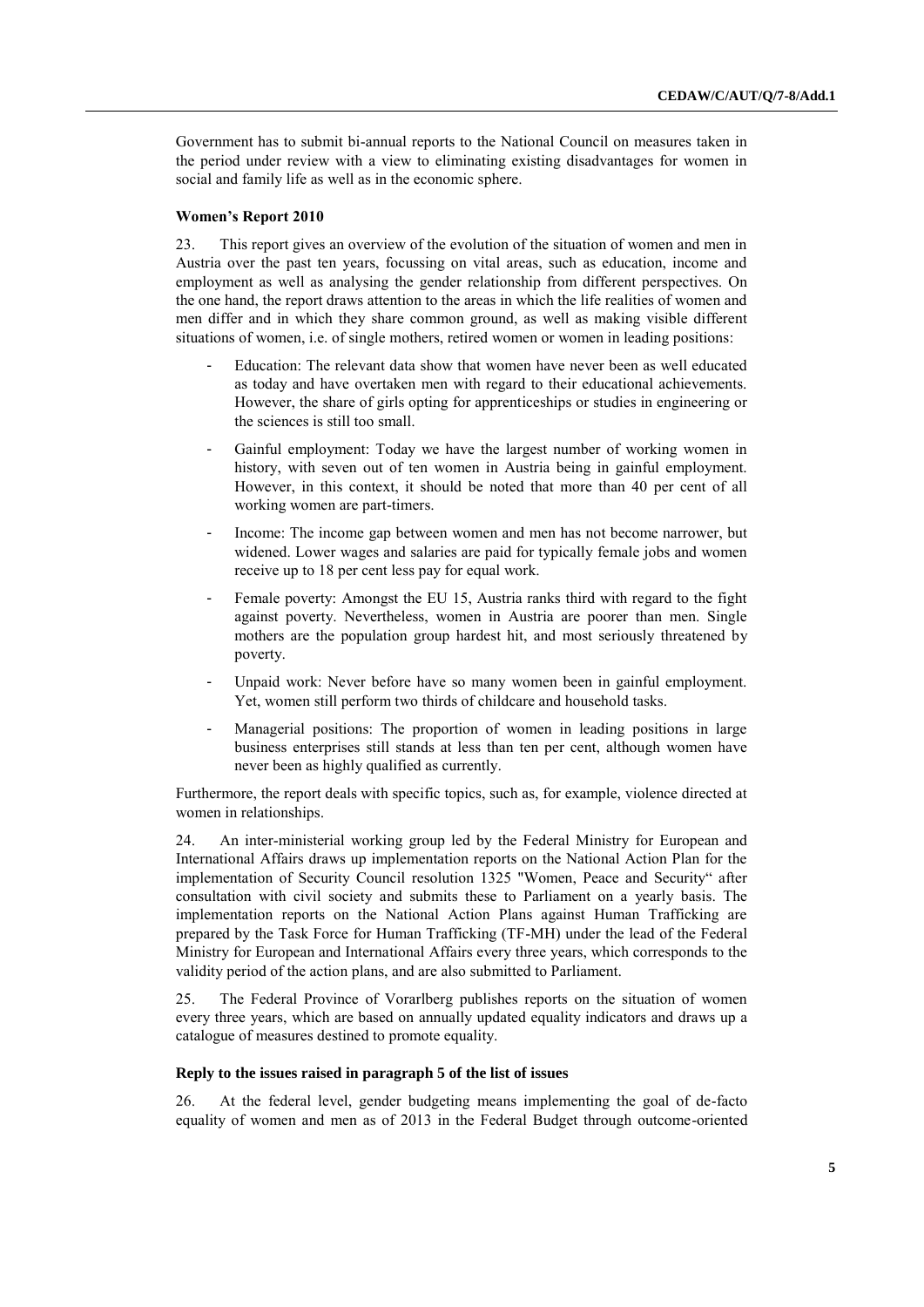financial management. Hence, in the future, equality aspects will be taken into account explicitly in all phases of administrative actions, from goal definition to implementation and evaluation of goal attainment.

27. From 1 January 2013 onwards, under Federal Budget Law, each Federal Ministry and all supreme administrative bodies will be required to set equality objectives in all fields of societal activities and operations. Subsequently, measures are to be taken in order to achieve equality, and suitable indicators are to be conceived for monitoring goal attainment. These equality objectives and measures serve as orientation guide for the National Council and the interested public with regard to the main activities planned by the individual ministries for the next fiscal year.

28. The budget funds for active labour market policies are evenly split between women and men in line with the requirement imposed by the Federal Ministry of Labour, Social Affairs and Consumer Protection that 50 per cent of the available subsidies for active labour market measures have to be spent on women. Thanks to this stipulation, the gainful employment of women will be promoted more strongly than would correspond to their share of the unemployed. It is the objective of these disproportionately high subsidies to reduce the disadvantages suffered by women in the labour market through upskilling, counselling and support. At present, the practical application of this concept and its impact on the orientation of labour market policies is being studied under a research mandate.

29. The Federal Ministry of Labour, Social Affairs and Consumer Protection and the Board of the Public Employment Service are controlling compliance with this requirement on a yearly basis. In 2011, 48.7 per cent of the gender-specific budget of subsidies was spent on pro-active measures for the advancement of women (totalling 454 million euro).

30. The equality objective of the Federal Ministry of Education, the Arts and Culture set in the context of the outcome-oriented financial management, can be summarized as follows: "Improving opportunities and gender equality in the field of education". In this context, special emphasis is placed on the diversification of gender-specific educational paths as well as on building up gender and diversifying skills in teacher training and in preparing individuals for leadership positions. The share of female and male pupils in schools offering education in atypical gender domains serves as an indicator for achieving this objective. Accordingly, this equality objective has a direct impact on the implementation of articles 10 and 5 of the Convention on the Elimination of All Forms of Discrimination against Women.

31. The Federal Ministry for European and International Affairs has detected a particularly high gender relevance of the budget chapters "Human Resources" and "Development Co-operation". A series of measures have already been taken in the area of human resources with a view to advancing gender equality, especially with regard to reconciling job and family obligations. To further optimize opportunities for reconciling work and family life, the Federal Ministry for European and International Affairs endeavours to step up, in particular, flexible measures for civil servants assigned to functions abroad. In the area of development co-operation, the Development Co-operation Act of 2002 defines the equality of women and men as one of the four guiding principles for Austria"s development policy. On this basis, a "Gender Guideline" was elaborated, which defines the focus areas and the framework for development policy activities on this issue. In the practical operational work on projects, the gender issue is a cross-cutting topic on the basis of which all projects financed by the Austrian Development Agency (ADA) are analyzed in the preparatory phase prior to their authorization. Following the principle of performance management, gender equality was defined as a vital parameter in drafting the 2013 budget, both at the global as well as the detailed budget planning levels.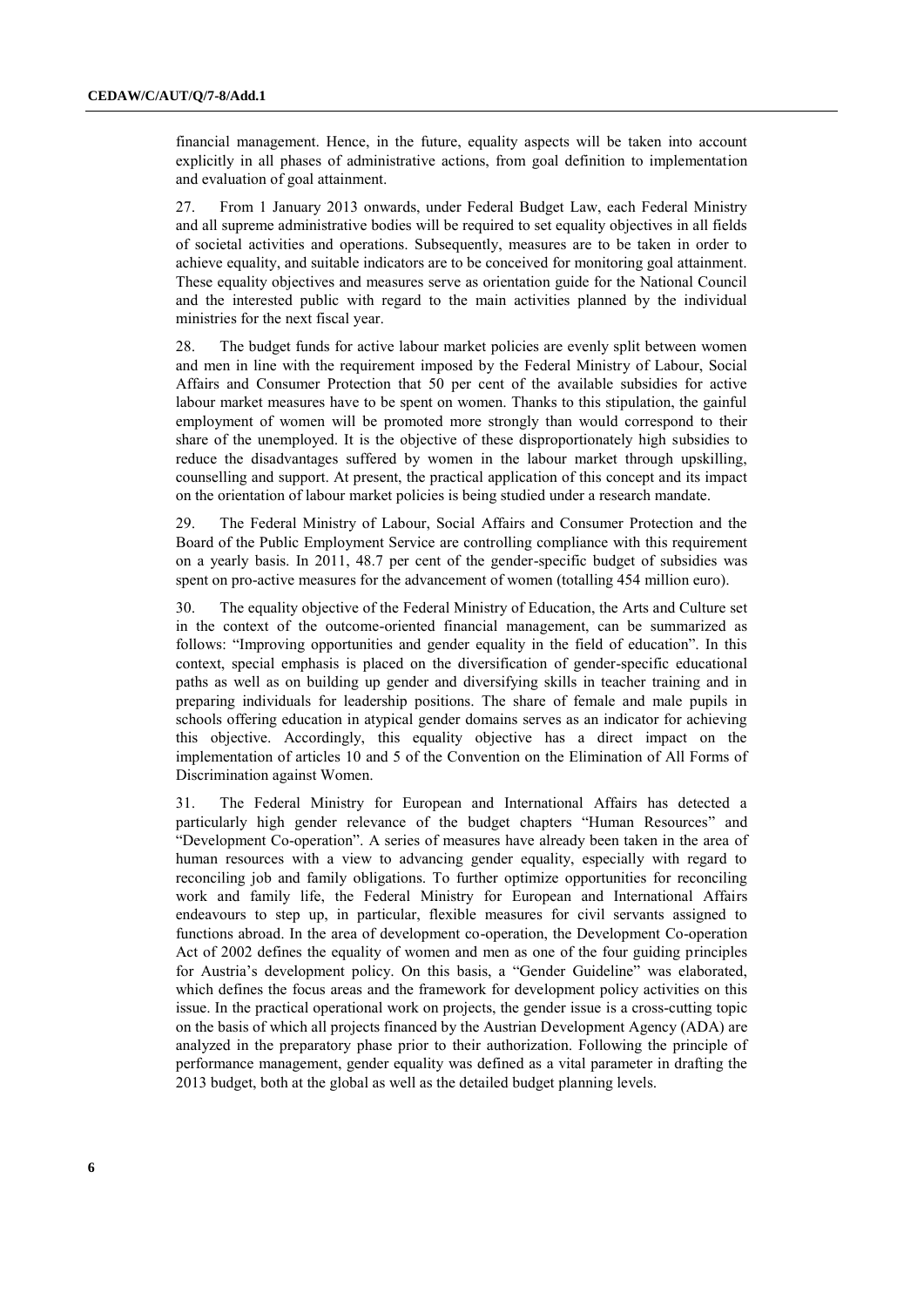32. For the Federal Ministry of the Interior, the projects ENP (European Network of Policewomen), the study "Operations of the Police in Foreign Countries" analyzing genderaspects, as well as measures offered by the Violence Protection Centres (counselling, education and training as well as ongoing assistance) can be mentioned as examples.

33. The Ministry of Agriculture, Forestry, the Environment and Water Management declared "The Sustainable Development of a Vibrant Rural Area Offering Equal Opportunities to Women and Men" as its gender equality objective.

34. Gender budgeting is being taken forward as well at the level of the Federal Provinces. Thus the decree for the 2013 budget for the Province of Vorarlberg, for example, states that in drafting the budget for 2013, the requirement of gender budgeting enshrined in the Federal Constitution has to be taken into account for the first time.

#### **Reply to the issues raised in paragraph 6 of the list of issues**

35. In Austria, numerous action plans exist that cover a large variety of areas. With a view to gender mainstreaming, it is necessary to take into consideration the diverse needs of women and men in these contexts. With the National Action Plan for Gender Equality in the Labour Market, an important step was taken towards improving, in particular, the conditions for women in the area of employment and occupation. As national action plans are focused on clearly defined areas, targeted analyses of such areas are possible. Against this background, specific national action plans are regarded more effective than a general national action plan on gender equality, which would, by necessity, be of a more general nature.

#### **Reply to the issues raised in paragraph 7 of the list of issues**

#### **Evaluation of the National Action Plan (NAP) for Gender Equality**

36. One of the four strategic goals of the Austrian Action Plan for Gender Equality in the Labour Market is the diversification of educational paths encompassing the choice of a career as well as gender-sensitive vocational or professional orientation. The report on the reduction of disadvantages for women (2009-2010) yielded an initial analysis of the implementation of the measures defined in the NAP for Gender Equality. According to the findings of the former report, progress has been made with regard to building up of (gendered) human capital and/or women"s cultural capital and the catching up of women in gainful employment (although they are still frequently in part-time employment).

37. Problem areas that still persist are related to reconciling work and care giving, the glass ceiling and "horizontal segregation" and /or gendered labour markets.

38. Little progress has been made with regard to economic and social equality (the gender pay gap continues to be wide), democratic empowerment of women, and overcoming gender stereotypes in education and labour markets.

39. With a view to breaking up gender stereotypes in the family and society, the Minister for Women, jointly with the Ministry of Social Affairs, the social partners and the Federation of Austrian Industries in November 2010 launched an information campaign aimed at the business community in order to promote parental leave for fathers. Together with the business community, a new corporate culture is to be developed that will motivate men more strongly to take parental leave. In all Federal Provinces workshops and coffee shop discussion rounds were held with the aim of setting up regional networks above company level. With the introduction of a child-allowance scheme that is linked to income, Austrian fathers have become much more interested in taking parental leave.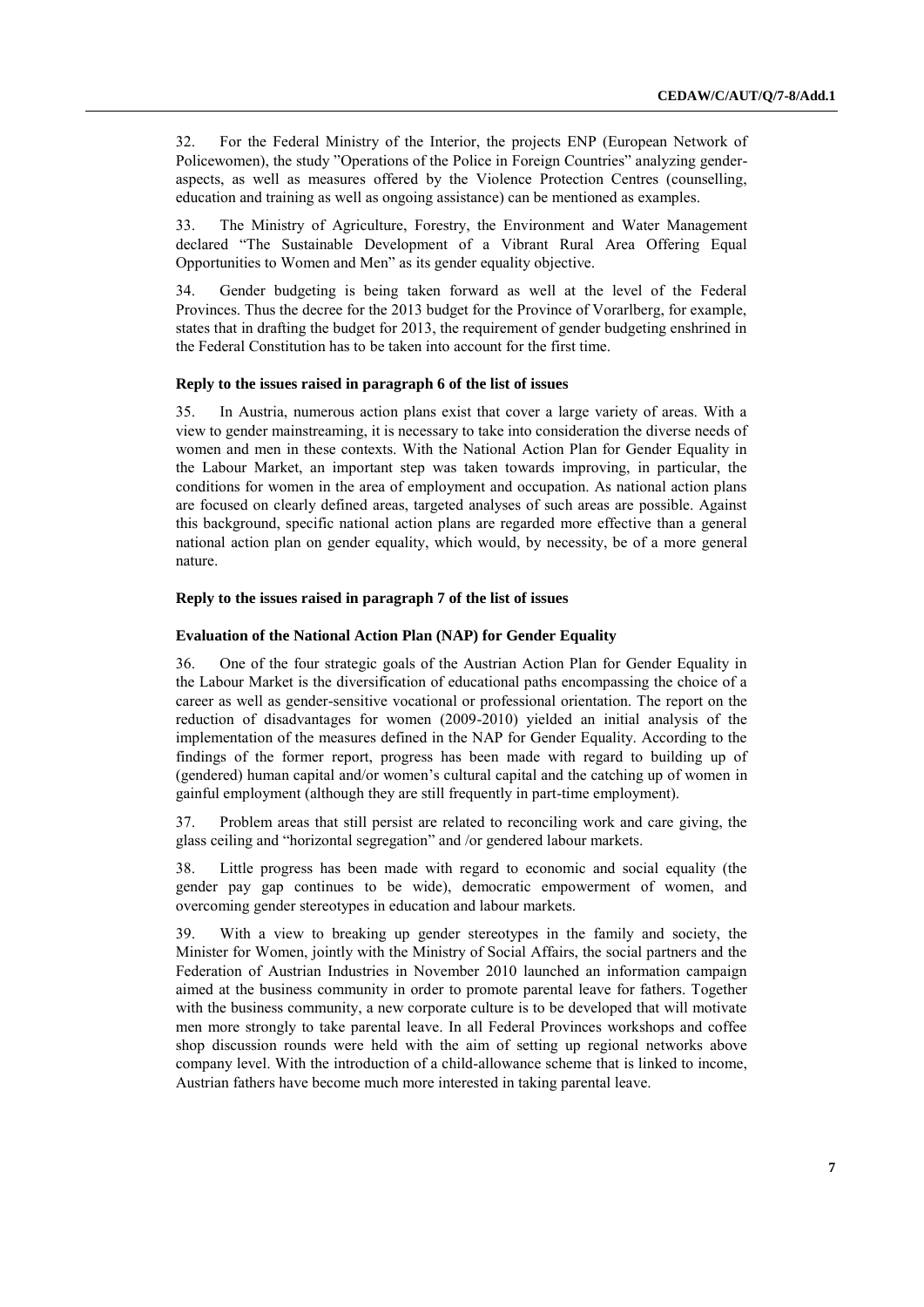40. A new provision in the service regulations for federal staff, which entered into force in January 2011, offers all male civil servants the option to take one month of unpaid leave during the maternity protection period (the Daddy month). By August 2012, 365 fathers had already taken advantage of this new opportunity. A similar arrangement exists in the majority of the Federal Provinces (at present in seven out of nine). A separate website of the Minister for Women was put online under:<http://www.maennerinkarenz.at/> providing information on this topic, including reports on practical experiences gained to date.

41. The campaign "Find your own way" seeks to inform girls and young women in the age bracket of 14 to 19 years on a wide variety of educational and training options as well as on earnings in different vocations and professions and to motivate them to choose a career in an atypical domain. The website [www.findedeinenweg](http://www.findedeinenweg/) not only provides information on the topic of career choice, but also allows visitors to carry out talent checks and obtain on-line vocational and professional counselling.

42. Amongst the efforts made to eliminate gender role stereotypes, mention should be made of the new prize "Gender Award Advertising" for gender-sensitive publicity materials and campaigns in Austria. It is the aim of this award to raise public awareness of equalityoriented, non-discriminatory advertising.

43. With the FEMtech expert data base, an attempt has been made to overcome gender role stereotypes by showing that a large number of women are working in engineering and technology. Currently more than 1,300 female experts from 100 different technical fields are listed in the FEMtech database.

44. The plan for the advancement of women adopted by the Federal Ministry of the Interior contains a clause governing the division of labour that imposes a ban on any discriminatory assignment of tasks or functions to staff based on stereotyped gender roles. Parental leave and part-time work of fathers who wish to be more strongly involved in the care of their children are specifically mentioned as desirable. The plan stipulates that the employer has to adopt suitable measures in order to create positive attitudes and establish a positive value system under which such decisions are honoured and appreciated by the organization.

45. The "Vienna Daughters" Day" (Wiener Töchtertag) is an annual event taking place in the Federal Province of Vienna which aims at breaking up gender-specific role stereotypes in the career choices of girls. It was evaluated on a broad basis in 2008. This evaluation yielded positive results with regard to the importance of overcoming gender stereotypes. The recommendations issued after the evaluation concerning, for example, the need for sustainability, the diversification of target groups and the involvement of parents have already been implemented (see also [www.toechtertag.at\)](file://pwfsvie01.intern.bka.gv.at/../Users/niajac/AppData/Local/Temp/fsc.client/dav/www.toechtertag.at).

46. The City of Vienna is currently taking a series of actions to combat gender stereotyping through sexist advertising. Set up in February 2012, an expert body entitled the "Publicity Watch Group Vienna" (Werbewatchgroup Wien) is analyzing complaints of citizens about sexist advertising in the metropolitan area of Vienna. See: [www.werbewatchgroup-wien.at](file://pwfsvie01.intern.bka.gv.at/../Users/niajac/AppData/Local/Temp/fsc.client/dav/www.werbewatchgroup-wien.at)

47. In the Federal Province of Salzburg, gender-sensitive career orientation constitutes a focus area in schools.

48. In Vorarlberg, an Interreg project was launched in September 2012 which seeks to critically review gender role stereotypes and widen the perspectives for the roles of women and men.

49. In Upper Austria, the "Girls Day and Girls Day Junior for Female Primary School Pupils" aims at attracting more women to positions in engineering, management and decision-making.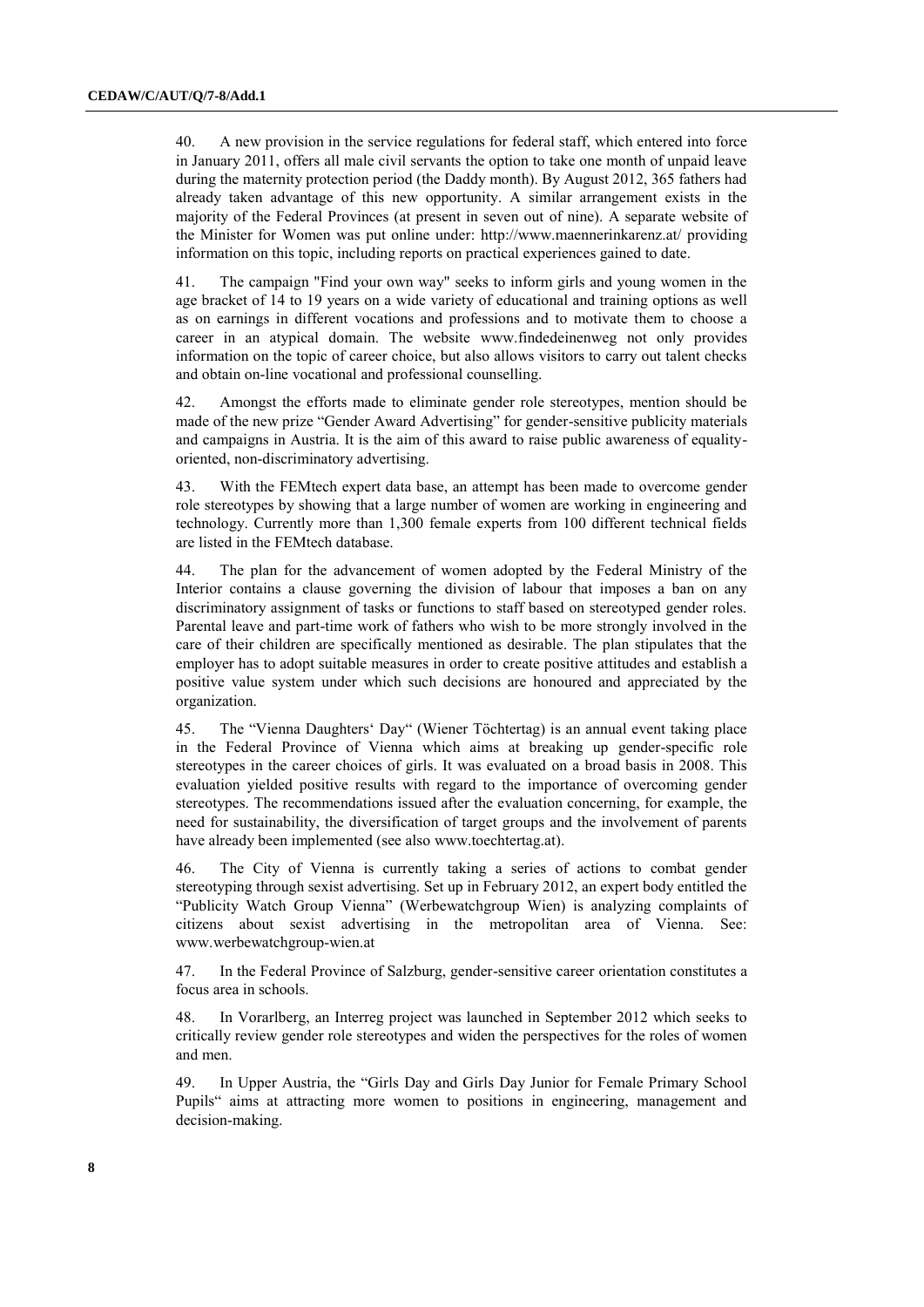#### **Reply to the issues raised in paragraph 8 of the list of issues**

50. Statistical data on the relationship between perpetrators and victims are contained in the annex, table 1. In 2011, a special working group was set up and entrusted with further developing the gender-specific collection of data on violence against women in Austria. From 2012 onwards, a more detailed collection and evaluation of these data will be possible. See paragraphs 53-55 below for more details.

51. The victim"s rights in criminal proceedings have been strengthened further. Accordingly, victims of violence or sexual offences may submit an application for notification in the event of the release of the perpetrator. In addition, the scope of punishable crimes and offences committed abroad has been extended.

52. In the field of preventing and combating all forms of violence against women the Federal Government follows a comprehensive approach where protection from domestic violence, prosecution of perpetrators, victim`s rights and support, prevention, cooperation, training, information and raising awareness are of particular concern. A separate national action plan has not been adopted.

#### **Reply to the issues raised in paragraph 9 of the list of issues**

53. The victims" personal data (sex, age, nationality) have been recorded in the electronic registers of courts and public prosecutors" offices since the end of 2011, so that victim-related evaluations will be available for the first time for the year 2012. A distinction between domestic violence and other types of violence can be made to a limited extent (in the case of premeditated offences against the physical integrity or life of the victim or against her/his sexual integrity and self-determination or offences pursuant to Sections 105f, 107, 107a, 107b of the Austrian Criminal Code, offences to the detriment of the suspect's female or male live-in partner, spouse or registered partner). The relationship between the victim and the perpetrator is recorded by the police.

54. To the extent to which data are available to the Ministry of Justice, these can be passed on in accordance with existing legal provisions, with special regard for the protection of the victim"s rights of privacy. In essence, only non-personal data can be passed on to recognized institutions for scientific purposes.

55. The "Violence Prevalence Study of 2011" (Gewaltprävalenz-Studie 2011) represents a comprehensive analysis of the type and extent of violence directed at children, women and men. It is accessible via the Internet under:

[http://www.bmwfj.gv.at/Familie/Gewalt/Documents/Gewaltpraevalenz\\_final.pdf.](http://www.bmwfj.gv.at/Familie/Gewalt/Documents/Gewaltpraevalenz_final.pdf)

#### **Reply to the issues raised in paragraphs 10 and 11 of the list of issues**

56. In March 2007 (for the period from 2007 to 2009), and in May 2009 (for the period from 2009 to 2011), the Austrian Federal Government adopted National Action Plans on Combating Human Trafficking. The Third National Action Plan on Combating Human Trafficking, which covers the period from 2012 to 2014, was submitted to the Austrian Federal Government on March 20, 2012, together with the Second Austrian Report on Combating Human Trafficking for the period from 2009 to 2011. The Austrian National Action Plans reflect the comprehensive approach adopted by the country in combatting human trafficking, which comprises coordination at the national level, prevention, victim protection, the criminal prosecution of perpetrators and international cooperation. The Task Force Human Trafficking (TF-Menschenhandel, TF-MH) operating under the auspices of the Federal Ministry of European and International Affairs acts as the internal national coordination and cooperation body and with involvement of representatives of nongovernmental organizations, plays a vital role in implementing the national action plans. See the National Action Plan on Combating Human Trafficking 2012-2014 and the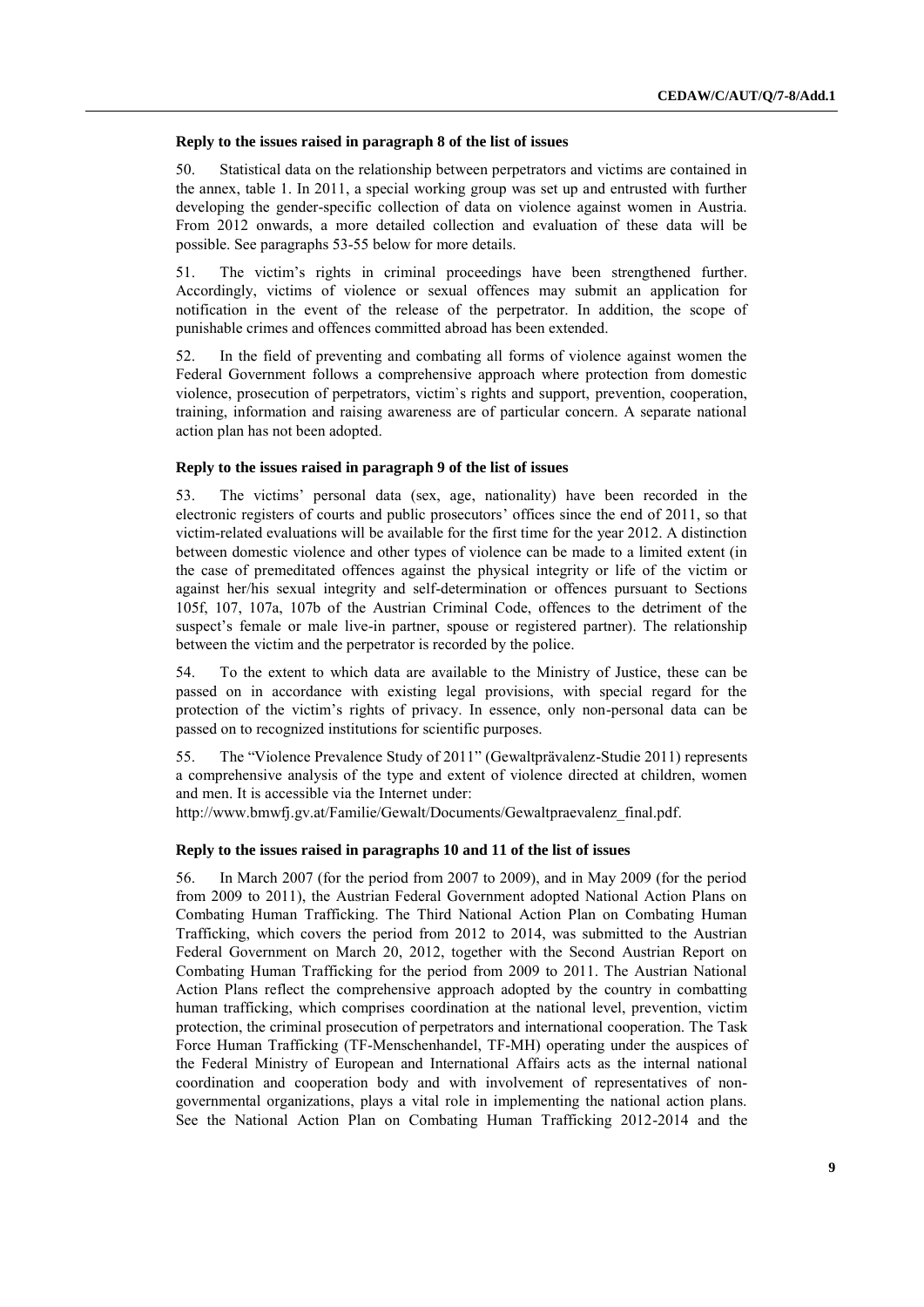Executive Summary of the Second Austrian Report on Combating Human Trafficking 2009-2011 in the annexes.

57. In the years 2009 to 2011, numerous training programmes were conducted. The Ministry of European and International Affairs integrated the topic of human trafficking into its ongoing staff training and organized lectures and workshops for consular staff. The Ministry of the Interior offered training courses to its staff, including staff of the authorities responsible for aliens and asylum authorities as well as representatives of the nongovernmental organizations (NGOs). In 2011, the Federal Ministry of Justice held a successful seminar entitled "Proactive against Human Trafficking" (Aktiv gegen Menschenhandel) for the target group of judges and public prosecutors. At meetings of the heads of the Youth Welfare Office, which are held at regular intervals, this topic is also treated in great detail. All of these training programmes have been prepared and conducted in close co-operation with the relevant Austrian non-governmental organizations.

58. For several years, victim protection policies, especially the identification of presumed victims of human trafficking, have been efficiently pursued, with close cooperation between the competent authorities and victim protection facilities playing a central role.

59. The victim protection centre LEFÖ-IBF (the Intervention Centre for Victims of Trafficking in Women), which receives financial support from both the Federal Ministry of the Interior and the Division for Women and Gender Equality of the Federal Chancellery, represents the most important counselling and service facility for victims of human trafficking in Austria. The work of LEFÖ-IBF is concentrated on the promotion of women's and girls' psychic, physical and social integrity. In court proceedings against human traffickers psychosocial and legal assistance for victims is provided for under Austrian law. The Federal Ministry of Justice subsidizes this assistance. Before such proceedings are instituted, victims of human trafficking are granted a minimum period of 30 days (recovery and reflection phase) during which they have the opportunity to regain strength and think in tranquillity about further steps they can take. Under Austrian law victims of human trafficking can also obtain compensation for the exploitation they suffered. In accordance with the amendment to the Employment of Foreign Nationals Act, which entered into force on 1 July 2011, not only victims but also witnesses of human trafficking enjoy easier access to the Austrian labour market (pursuant to Section Four of the Employment of Foreign Nationals Act).

60. In the period from 2009 to 2011, the Federal Ministry of Justice was able to conduct several successful investigations against human traffickers. In October 2011, a separate department was set up in the Vienna Higher Court and vested with special competencies for dealing with cases of human trafficking.

61. An important part of Austria"s human trafficking policies aims at improving the situation in the countries of origin. In this context, the activities of Austria's development cooperation and cooperation with Eastern European countries conducted by the Austrian Development Agency (OEZA/ADA) make an important contribution to the achievement of this goal. Furthermore, international co-operation is also enhanced by the work of the liaison officers of the Federal Ministry of the Interior, who are active on-site in most countries of origin and transit.

62. In the course of their basic training, law enforcement officers are thoroughly familiarized with human trafficking issues in the study field of "criminology". With a view to improving their capacity to identify human trafficking victims, staff of all relevant police units have to attend continuous on-the-job training seminars. These training activities comprise, for example, programmes for staff of the authorities competent on alien issues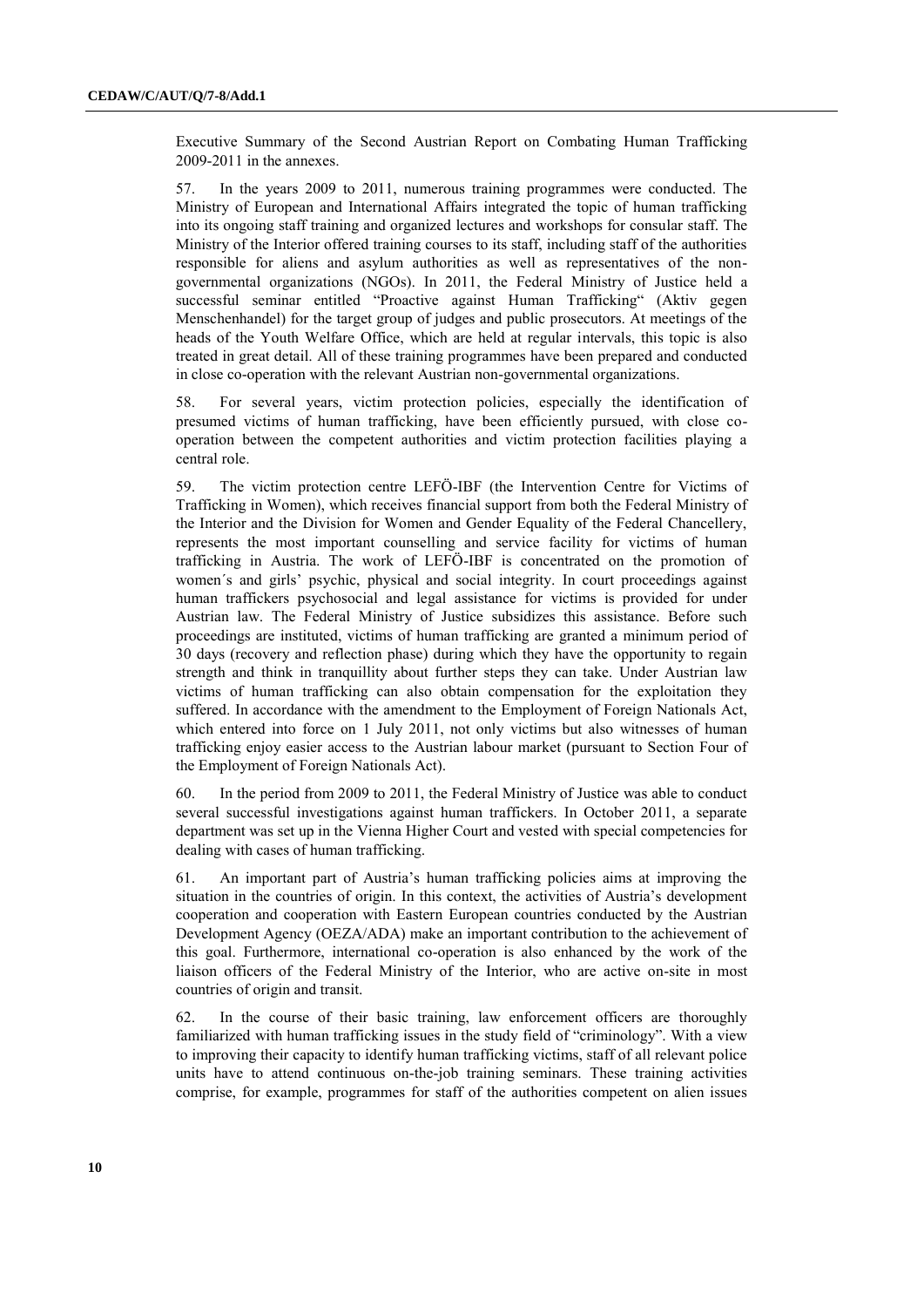and asylum authorities as well as basic and advanced training seminars for law enforcement officers.

63. The non-governmental organization LEFÖ/IBF and the Federal Criminal Office worked out indicators for identifying victims of human trafficking. These indicators are explained in all training courses and are checked at the same time for their practical value, and updated on a regular basis.

64. The "Criminological Guideline" (Kriminalistischer Leitfaden) is available in a written version to all law enforcement staff, who can also download it from the Internet. This Guideline contains checklists, indicators for victim identification and a series of practical examples.

65. In addition, special emphasis is placed on international co-operation with the countries of origin of victims. Joint projects are currently carried out with Bulgaria and Romania, which focus more strongly on victim identification and promote closer cooperation with the competent authorities and law enforcement units in the countries of origin of human trafficking victims.

## **Reply to the issues raised in paragraph 12 of the list of issues**

66. As a result of the amendment to the Act on Service Regulations for the Civil Service 2012, Federal Law Gazette no. 140/2011, which took effect on 1 January 2012, the Federal Equal Treatment Act was modified; hence the quota for affirmative action directed at women in civil service was raised to 50 per cent. In general it can be observed that the share of women in federal civil service has risen over the past few years. With regard to the work participation rate of women, a catching-up process is still under way. In line with this trend, the share of women in federal civil service has been rising continuously. This share amounted to 40.6 per cent in the year 2011. Over the past few years, the gender ratios in the different job categories have become more balanced. This means that today ever more women are working in jobs which were previously regarded as belonging to the "male domain", such as law enforcement, military service, etc. The share of women declined without exception only in domains in which women had been over-represented in the past (nursing services). Within one year, from 2010 to 2011, the proportion of women occupying leadership positions increased at all levels. In June 2012, women holding top jobs in the federal administration accounted for 23.2 per cent. Of a total of 69 sections, women currently head 16, which compare with 2 out of 79 in1995. This corresponds to a 2.5 per cent share of women. (see annex; table 2: Women in the highest salary brackets and table 3 on the representation of women and men in the Federal Government, the National Council, Province governments and Province parliaments).

67. In Upper Austria, the shifts that have occurred in recent years in the different functional groups have resulted in a higher proportion of women in leadership and expert functions.

68. In Styria, the quota of women in leading positions in the public administration of the Province is 23.2 per cent; the quota of women in leadership positions in local government (female mayors) currently stands at 5.2 per cent.

69. In Salzburg the share of women in leadership positions in the Province administration has been rising significantly since 2005, up by 16.7 per cent.

# **Reply to the issues raised in paragraph 13 of the list of issues**

70. The National Action Plan for Gender Equality in the Labour Market provides for seven measures in order to raise the share of women in decision-making positions. Under a quota system referred to in Austria's last report under the Convention and adopted by a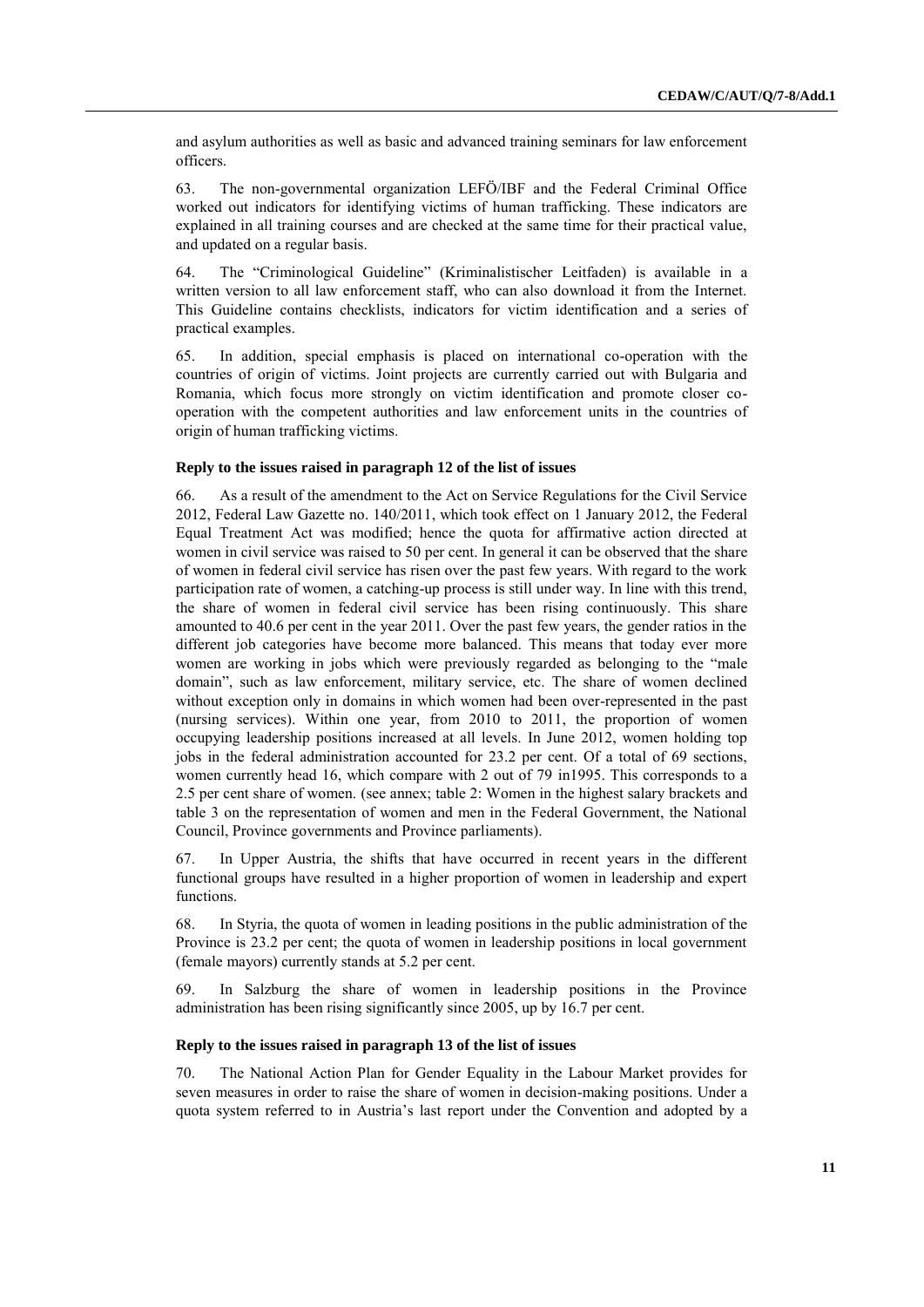Ministerial Council decision on 15 March 2011, the share of women on the supervisory boards of State-owned or partly State-owned companies is to be raised to 25 per cent by 2013 and to 35 per cent by 2018. This concept constitutes an important element of the National Action Plan for Gender Equality in the Labour Market. In April 2012, the first progress report was presented to demonstrate the Government"s compliance with its selfimposed obligation. This report shows that, amongst the Government commissioners delegated to 55 enterprises in which the State has more than 50 per cent ownership, 73 were women which corresponds to a share of 26 per cent. Accordingly, the target set for the first phase has been met. In six of the nine Federal Provinces, similar rules are applied to companies in which the Province government has a controlling interest or holdings.

71. The quota system described above is also intended as a role model for other sectors.

72. In addition, as a result of the review of the Austrian Corporate Governance Code in January 2012, a new rule was introduced stipulating that in appointing members to supervisory boards, due attention is to be given to the representation of women and men, the international composition of the board members and their age structure. As a result of the amendment to the Companies Act, this rule now applies to all corporations under the Second Stability Act of 2012 that entered into force on 1 July 2012.

#### **Reply to the issues raised in paragraph 14 of the list of issues**

#### **University staff/Percentage of women**

73. The percentage of women concerning the scientific and artistic university staff increased since 2007 from 35.1 per cent slightly to 35.6 per cent in the year 2011. Concerning the women's quota for university professors, there was an increase from 16.0 per cent in the year 2007 to 20.6 per cent in the year 2011. Concerning the scientific and artistic staff (members) the percentage of women raised from 37.3 per cent in the year 2007 to 37.4 per cent in the year 2011, among them the members of staff awarded with a habilitation degree, in this group the percentage of women increased from 18.9 per cent to 20.9 per cent. Concerning non academic university staff the percentage of women increased in the reference period from 59.8 per cent to 60.7 per cent.

#### **University bodies – Realization of the "at least 40%" women's quota**

74. With an amendment to the Universities Act 2002 in the year 2009 a compulsory women"s quota of at least 40 per cent was established for all university bodies. Until the end of 2011 the percentage of female rectors was raised from 4.8 per cent to 19.0 per cent. The percentage of female vice rectors was raised from 29.9 per cent in 2007 to 47.9 per cent in 2011. The quota of women concerning the chairperson of the senate was raised from 16.7 per cent to 27 Per cent. Concerning the management function of organizational units there was a continuous slight increase of the percentage of women. The women"s quota of at least 40 per cent has been achieved in organizational units with administrative functions since 2007 (see annex; tables 4, 5 and 6).

#### **Reply to the issues raised in paragraph 15 of the list of issues**

75. The National Action Plan for Gender Equality in the Labour Market contains four strategic goals and fields of action. Progress on the way to attaining the first three goals, such as the diversification of educational paths and career choice, raising the work participation rate and full-time employment of women as well as increasing the proportion of women in leadership positions, contribute to closing the gender wage gap. Important specific steps have already been taken or initiated (income reports, minimum information relating to the job in job advertisements, an information campaign for promoting parental leave of fathers, one month leave after childbirth for fathers working in public service,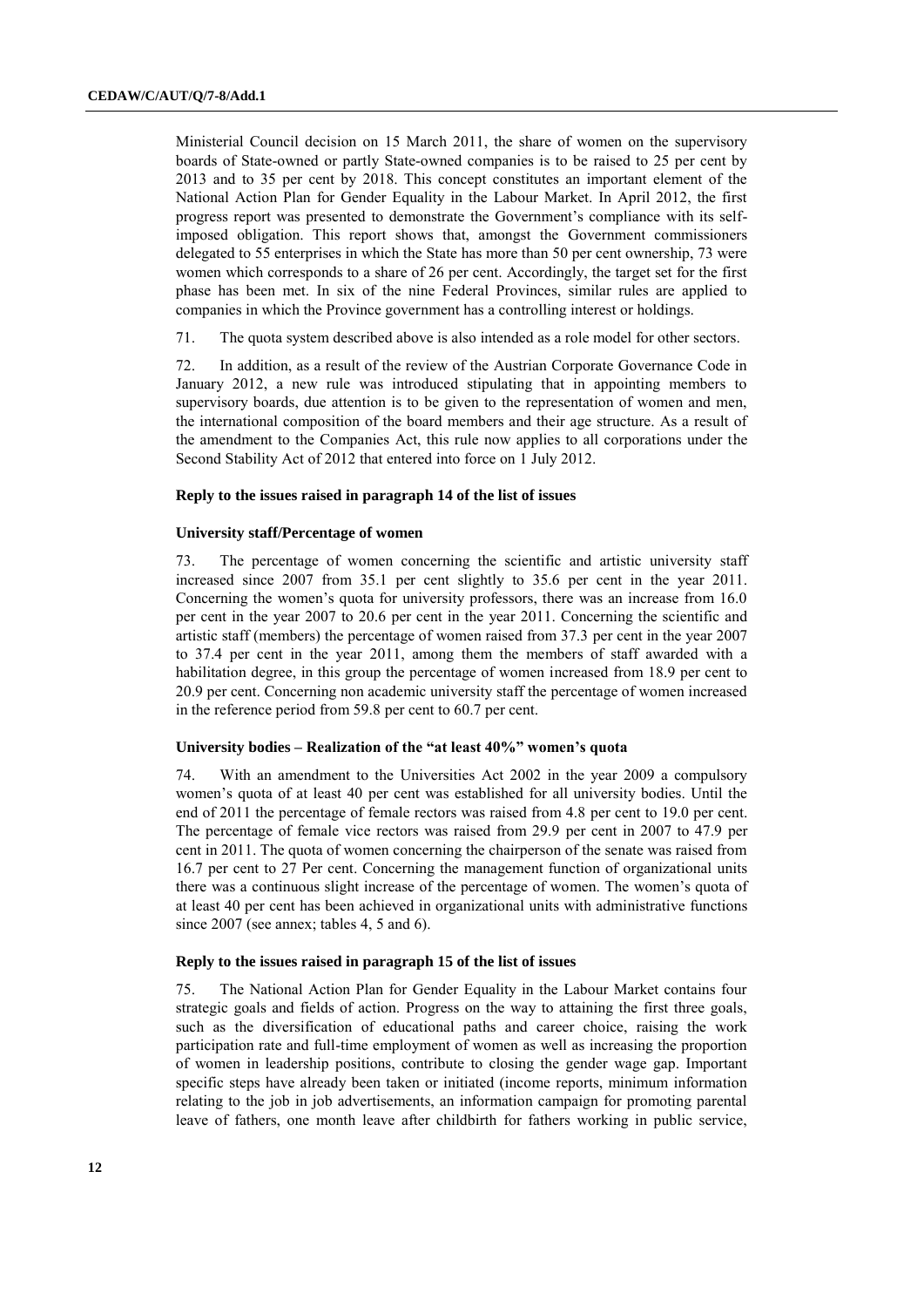decision of the Federal Government to introduce a women"s quota – see also paragraphs 36 – 40 above). On the eve of the "Equal Pay Day" on 3 October 2011, a pay calculation tool was put on the Internet [\(www.gehaltsrechner.gv.at\)](file://pwfsvie01.intern.bka.gv.at/../Users/niajac/AppData/Local/Temp/fsc.client/dav/www.gehaltsrechner.gv.at) that offers all women a simple method for calculating, in four steps, the average income earned in comparable jobs.

76. The FiT (Women in Crafts and Technology)-Programme prepares women for training in crafts and engineering occupations and offers them an opportunity to conclude their apprenticeship with a diploma. The special feature of this programme is that alongside apprenticeship training, women can also receive support in order to be able to attend specialized vocational training institutions, engineering colleges and universities of applied sciences and are offered both counselling with regard to childcare and assistance during the entire training period. In 2011, additional budget funds were made available within the framework of an upskilling drive. Overall, 6,900 women participated in the FiT Programme. The costs of the programme totalled 19.8 million euro for the entire year 2011.

77. In order to prevent the exclusion of older women from the labour market, the Austrian Public Employment Service (AMS) continued in 2011 and 2012 to pursue its goal of actively integrating older, unemployed women into the labour market. Non-profit employment projects offer older women employment in various areas. Vocational centres for women advance the upskilling of women, promote efforts to bring about equality (women's attitude to their career choice, narrowing the income gap) and improve women's chances of labour market entry or re-entry. In view of the successes of these labour market policies in Lower Austria, Vorarlberg and Burgenland, this programme is to be implemented nation-wide.

78. Under the fit2work scheme, individuals receive counselling for free if they are at risk of losing their work because of health problems or if they encounter difficulties in finding a job. According to plan, this scheme will be implemented nation-wide in 2013.

79. The Austrian Public Employment Service promotes new employment, also, amongst others, of older women by subsidizing wage and incidental wage costs (integration allowance). For companies that hire women above the age of 45 it will henceforth be easier to obtain subsidies than was the case in the past.

80. With the online-tool "FiT-pay calculator" it is possible to compare incomes of traditional women"s jobs with those in crafts and engineering. This direct comparison allows women to become more aware of the higher earnings potential in other jobs and is intended to motivate women to embark on careers other than sales assistants and hairdressers. Furthermore, the counsellors of the Austrian Public Employment Service inform their clients about the long-term effects of part-time working on their lifetime earnings. In addition, the Service endeavours to acquire part-time jobs requiring higher qualifications and to assist women in their transition from part-time to full-time employment.

81. Significant steps were taken with the extension of child-care facilities and the introduction of income-linked childcare allowances, which is intended to motivate fathers to take parental leave.

## **Reply to the issues raised in paragraph 16 of the list of issues**

82. In the period from 2004 to 2012, the Equal Treatment Commission of the City of Vienna has not been presented with any cases dealing with Section 11 of the Vienna Equal Treatment Act.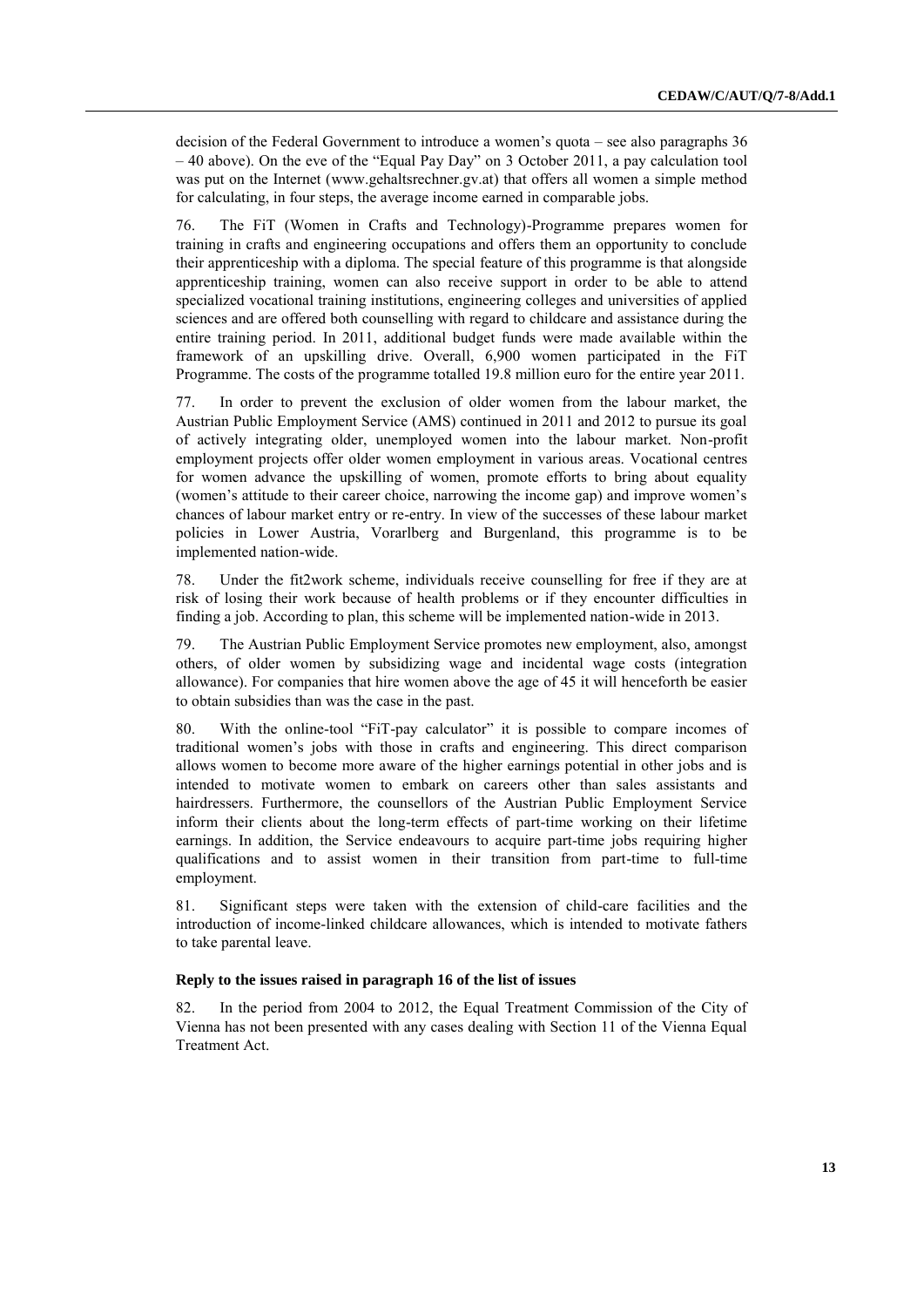#### **Reply to the issues raised in paragraph 17 of the list of issue**

83. It is the aim of the Austrian labour market policy to raise the work participation rate of women by means of targeted measures and special offers, and support women in their efforts to re-enter the labour market after childcare periods. To this end, a specific programme entitled "Re-entry with a Future" (Wiedereinstieg mit Zukunft) is directed at women nation-wide. In order to ensure optimum assistance to re-entrants, the regional offices of the Austrian Public Employment Service have specially trained re-entry advisors at their disposal who can offer counselling tailored to the needs of these clients. In addition, special counselling packages have been developed for optimum support. Women also receive assistance with regard to organizing child-care. Furthermore, the Public Employment Service grants women with low incomes child-care grants that make it easier for them to reconcile work and family life. Such child-care grants create the economic basis for women to seek employment, participate in upskilling programmes or safeguard their jobs. In 2011, some 3,440 women benefited from these child-care grants. Providers of childcare facilities, which take into account the requirements of the labour market in fixing their opening hours, receive subsidies for the creation of childcare places and hiring staff. In 2011, 34,026 re-entrants were given financial assistance totalling 81.2 million euro.

84. For the period from 2011 to 2014, another 55 million euro has been earmarked and made available to the Federal Provinces for the extension of childcare facilities, particularly for children of up to three years of age. Since 2008, the ratio of children of less than three years old receiving care in such facilities went up by 7.8 percentage points (including child minders). The share of children in the three to six year age band attending childcare facilities stood at 92.6 per cent on 15 October 2011. Thus the Barcelona target for this age group was reached in 2009.

85. The introduction of two short-term versions within the childcare allowance system, which provide for higher allowances (either a lump-sum monthly payment of euro 1,000 or an income-linked benefit), has allowed women to return to their jobs within a shorter period. This means that their chances of advancement are less strongly impaired. With both versions, the maximum benefit period amounts to 14 months provided that each parent will take paternity leave of at least two months. Experience has shown that the short-term versions result in a significantly higher percentage of fathers taking paternity leave than the longer ones, and particularly the longest version. In July 2012, 3.6 per cent of fathers took paternity leave under the longest scheme (benefiting from child-care allowance 30+6 months), which compares with 11.6 per cent for the shortest lump-sum scheme and 9.8 per cent for the income-linked short version.

86. In line with the Government Programme, the number of high-quality all-day childcare places in schools, standing at approximately 104,000 in the school year 2010/11 is to be raised to 160,000 in the school year 2015/16. Including the places in day-care centres, a total of 210,000 high-quality places will be available for all-day care in schools. Every year, 80 million euro, i.e. a total of 320 million euro will be invested out of the federal budget in this nation-wide expansion.

87. What are the advantages of full-day school services? Pupils – both girls and boys – follow an optimum pattern of learning, resting, playing, tutorial and meal periods designed for the specific needs of their age, while, at the same time, the development of their individual personalities and scholastic achievements are promoted. With this overall pedagogic concept comprising art appreciation, cultural activities, the sciences and physical exercise, the interest of pupils are aroused, talents and creativity promoted, and personalities strengthened. Integration of and equal opportunity for all pupils are furthered through high-quality full-day school activities; moreover, mothers and fathers benefit from this scheme, as it will be easier for them to reconcile work and family life.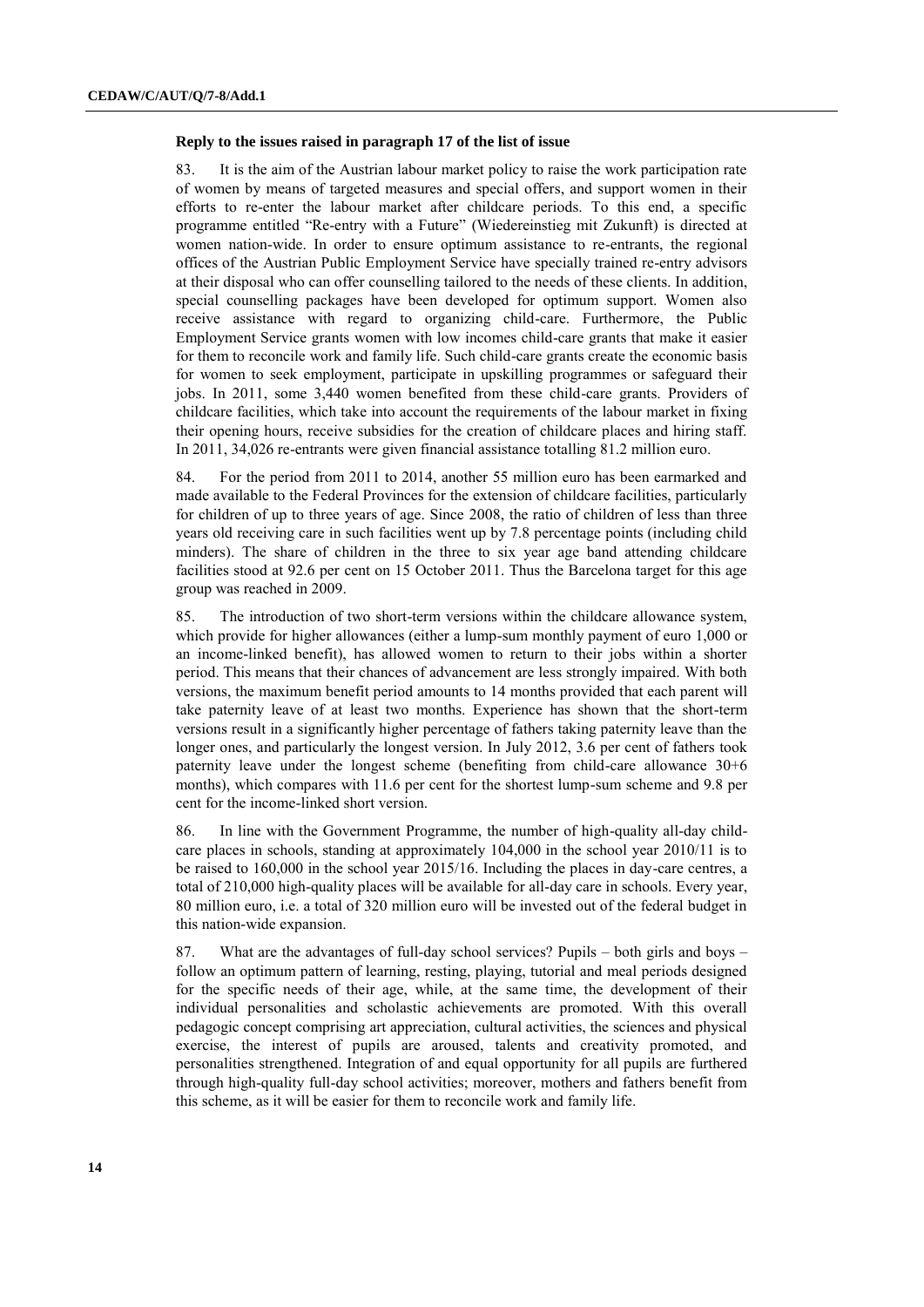88. As the majority of persons in need of care are female (two thirds of all recipients of long-term care allowances are women) the Austrian long-term care scheme comprises a number of measures designed to alleviate the situation of persons in need of long-term care. These include, in particular:

- Granting a needs-oriented long-term care allowance
- Social insurance cover for family members providing care with regard to pension and health insurance
- Possibility of financial contributions to the costs of external care
- Allowances for 24 hour care
- Quality assurance of care dispensed in the home of the person in need of care
- A telephone service in the form of a free hotline for questions related to care
- Internet platform for care-giving family member[s www.pflegedaheim.at](http://www.pflegedaheim.at/)
- Supporting measures for hospice care in order to alleviate the burden on caregiving family members
- Promotion of projects aimed at persons suffering from dementia

89. See paragraphs 36-40 above for further details on the information campaign on father's leave and one month off work for fathers after childbirth ("the Daddy month").

## **Reply to the issues raised in paragraph 18 of the list of issues**

90. It was the purpose of the Austrian report under the Convention on the Elimination of All Forms of Discrimination against Women to draw attention to the fact that only through gender-specific reporting, is it possible to conduct a survey to find out whether genderspecific inequalities exist in the health sector in Austria. On the basis of the data collected and evaluated in this survey, suitable countermeasures can be initiated as soon as genderspecific inequalities in the health sector are identified.

91. The Austrian Report on Women"s Health 2010/2011 comprises a series of topics that demonstrate that gender-differentiated and women-specific approaches do not only make sense in the health sector, but are urgently needed in order to devise targeted offers, draw conclusions for health policy and work out suitable strategies for actions. The findings of the Austrian report on Women"s Health describe the health conditions and psychosocial situation of Austria's female population. It is one of the objectives of this report to raise public awareness of the fact that gender equality in the health system makes an essential contribution to quality assurance.

92. In this report, experts analyse the life environments and contexts of women and men, gender role stereotypes, and societal determinants of health. The report illuminates fields for action and provides statistical data in support of such action. The report demonstrates that men and women have different approaches to health, perceive disease in different ways and use different coping mechanisms. All of these differences are important indicators that have to be taken into account in the interest of medical success in healthcare. In this context, women-specific topics can no longer be disregarded in view of the host of available data, but must be taken into account in the areas of prevention, therapy and aftercare. With a view to improving the health care of women, the final chapter of the report gives a survey of the necessary fields of action and perspectives for the future.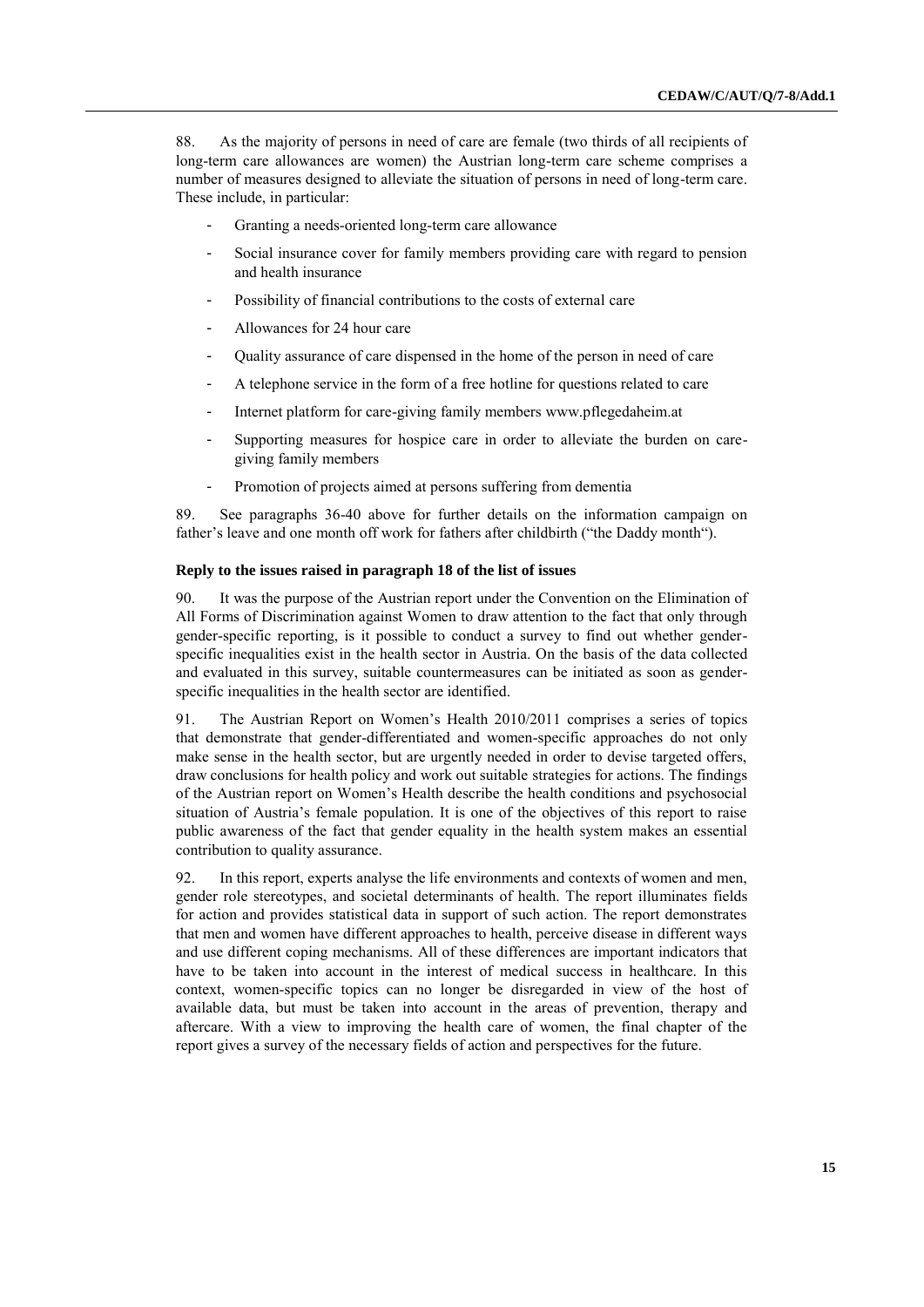#### **Reply to the issues raised in paragraph 19 of the list of issues**

93. In implementing the Rural Development Programme 2007-2013 (Programme LE 07-13 as amended), equality between women and men is achieved not only with relevant funding but also based on strategic activities aimed at awareness-raising and sensitizing, for instance, in the context of "Netzwerk Land" (the rural area network agency). A dedicated working group was set up in 2010 to focus specifically on the topic of equal opportunities and suggested a number of targeted actions towards promoting equality of women and men in rural areas. In this context the following measures were implemented:

- Training events were held aimed at raising awareness of this topic among federal and regional authorities that are responsible for granting funding.
- Conferences on future prospects directed specifically at women were held at local level.
- Awareness has also been raised with regard to the need for offering modular further education opportunities for women in rural areas under the Rural Development Programme, enabling women to strengthen their strategic capabilities in the context of committee work at both the agricultural policy and regional policy levels.

94. The Federal Ministry for Agriculture, Forestry, Environment and Water Management initiated the project "Zukunftsorientierte Agrarwirtschaftliche Motivation (ZAM, future-oriented agricultural motivation). The ZAM training course set up under this project focuses on sharing skills and expertise with women, thus empowering them to cooperate in a professional manner in agricultural and regional organizations, municipal bodies and associations. The federal provinces also run projects that are funded under the LE 07-13 programme and focus explicitly on political participation of women in rural areas.

95. Under Priority 4 of the LE 07-13 programme local action groups (lokale Aktionsgruppen, LAG) are charged with implementing the concept for local development strategies. In all LAG bodies women are represented in proportion with their percentage population share. One of the quality criteria for local development strategies is observation of the principle of equality between women and men, in other words: reflection of the representation of women and men and/or disadvantaged groups in both agricultural policy and regional policy processes. It is imperative that such strategies should address the different life contexts of women and men and/or disadvantaged groups in rural areas and ensure that women and men benefit on an equal footing from interventions. Currently there are 34 female LAG managers (local action group managers), which corresponds to a share of approx. 40 per cent.

96. Under the LAG quality management system provision of gender-specific information is mandatory in order to ensure that the minimum quota of women (33 per cent) is maintained in all LAG decision-making bodies. The LAG programme management authority is charged with presenting an annual report on the successful implementation of this concept.

#### **Reply to the issues raised in paragraph 20 of the list of issues**

97. We should like to point out that this question is based on a misunderstanding regarding the relevant passage in the Austrian report, which can be clarified very easily as follows:

The decline in work permits is attributable to the fact that the respective foreign women are now entitled to unrestricted access to the Austrian labour market. Those individuals who acquire unrestricted access to the labour market no longer require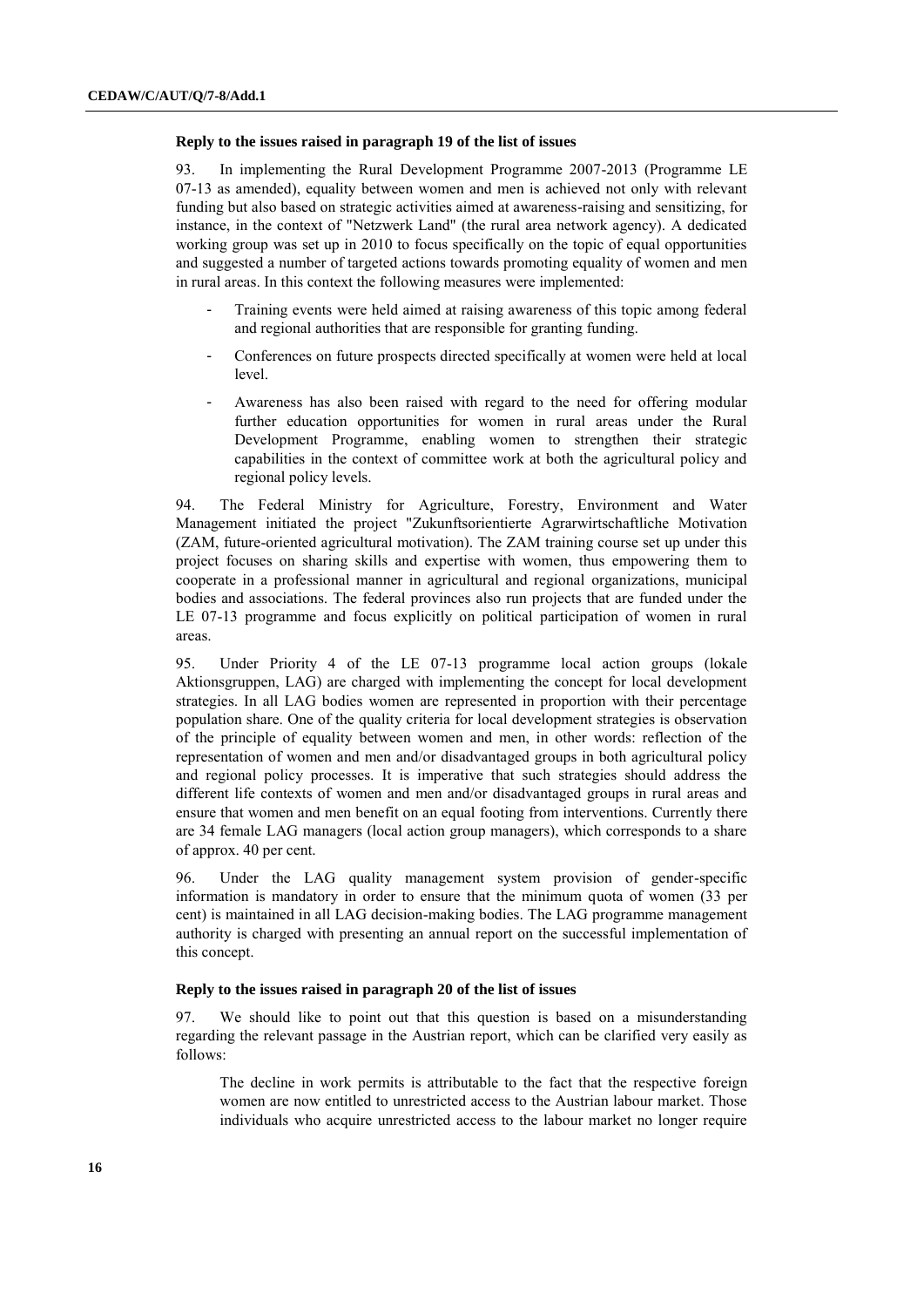work permits – their right to unrestricted labour market access is included in their respective residence document (a permanent residence title – EC, for instance) or in a special document issued by the labour-market authority (e.g. the so-called "exemption certificate"). Since 2011, labour market access has also been facilitated for spouses of labour migrants. Together with the "Rot-Weiß-Rot Karte plus" (Red-White-Red Card plus) they are now immediately granted unrestricted labour market access – i.e. the one-year waiting period (during which they were only issued a work permit that was linked to a specific place of work) has been cancelled. Furthermore, labour market access was further facilitated for asylum seekers in June 2012.

98. Statistical data: In 2011, the annual average number of gainfully employed female foreigners (including asylum seekers) amounted to 199,290 (182,982 in 2010). With 9.4 per cent entered in the unemployment register, the relevant quota is, however, comparably high among this group of individuals. In total, approximately 36,413 female migrants benefitted from a support programme offered by the Public Employment Service Austria (AMS) individuals with migration background were supported in line with their share in the total number of unemployed.

99. As a successful career generally depends on specific German language skills required for the relevant field of employment, integration language training classes are funded by the Public Employment Service Austria. Accompanying technical German language classes are sometimes also offered together with training programmes directed at qualified employees. In 2011, a total of 17,581 individuals, two thirds female, benefitted from German language classes.

## **Reply to the issues raised in paragraph 21 of the list of issues**

100. Austria ratified the United Nations Convention on the Rights of Persons with Disabilities in 2008. In implementing the Convention, the Austrian Federal Government in July 2012 adopted the National Action Plan on Disability 2012-2020 (Nationaler Aktionsplan Behinderung 2012 – 2020) which lays down the principles that shall guide Austrian policies with regard to persons with special needs until 2020. Chapter 1.5 of this Action Plan focuses on women with disabilities.

101. The Austrian Federal Government has defined integration into the labour market of persons with special needs as a central policy objective and to this end launched an "employment offensive" for women and men with disabilities. In 2011, the number of individuals supported in the whole of Austria under this initiative exceeded 62,000.

102. In line with the concept of "disability mainstreaming", all services and promotional initiatives offered by the Public Employment Service Austria are also directed at persons with special needs. In 2011, some 17,400 women with health-related employment limitations benefitted from support programmes offered by the Public Employment Service Austria and 16,150 women with health-related employment limitations took up employment. In 2011, the average share of women in the total number of individuals supported under such programmes aimed at labour market integration of persons with special needs amounted to 40 per cent.

103. Persons who have suffered a physical injury or damage to their health that is in all probability due to an intentional unlawful act liable to be punished by more than six months of imprisonment are entitled to assistance under the Victims of Crimes Act. Under this Act also women with disabilities are entitled to financial compensation from the state.

104. As of 1 July 2012, in implementation of the Optional Protocol to the Convention against Torture and other Cruel, Inhuman or Degrading Treatment or Punishment (OPCAT) as well as the Convention on the Rights of Persons with Disabilities (CPRD), the Austrian Ombudsman Board, an independent monitoring and control board for the entire public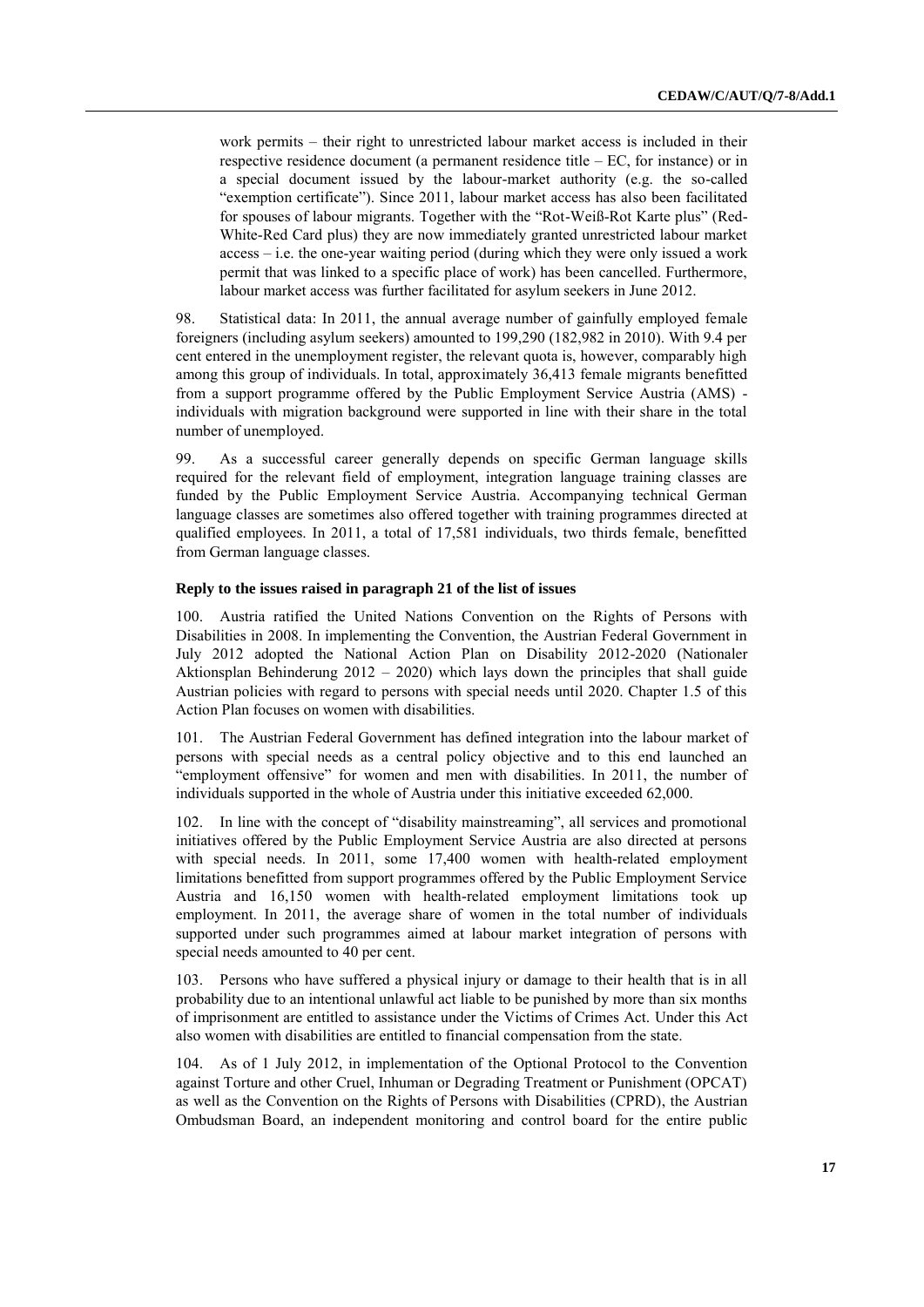administration, monitors facilities and programmes for people with disabilities to prevent the occurrence of violence (as provided for by the Act for the Implementation of the Optional Protocol to the Convention against Torture and other Cruel, Inhuman or Degrading Treatment or Punishment - OPCAT-Implementation Act, BGBl. I Nr. 1/2012).

105. In further developing the Austrian social assistance scheme, the needs-based minimum benefit system (Bedarfsorientierte Mindestsicherung, BMS) was introduced throughout Austria in 2010 in order to assist individuals in financial distress. While for individuals who are fit for work it is the willingness to make active use of their own working capacity that plays a key role in terms of the entitlement to benefits under this system, it does not play any role at all for individuals who are not fit to work.

106. A general principle of Austrian healthcare policy is that everybody – irrespective of sex, age, place of residence, social and socio-economic status – be offered the same lowthreshold access to any type of necessary healthcare.

107. From the point of view of sickness and accident insurance law it must be added that in accordance with the system laid down in Austrian social insurance law a mandatory insurance under the statutory health and accidence insurance system is generally linked to an Austrian income from gainful employment and/or some related payment and/or benefit (such as unemployment benefit or pension payment); individuals who receive payments under the needs-based minimum benefit system are also covered by the statutory health insurance system. Individuals who do not hold such a mandatory insurance themselves are covered as family members by a "co-insurance". As a means of last resort under the social health insurance system, there is the possibility to take out self-insurance.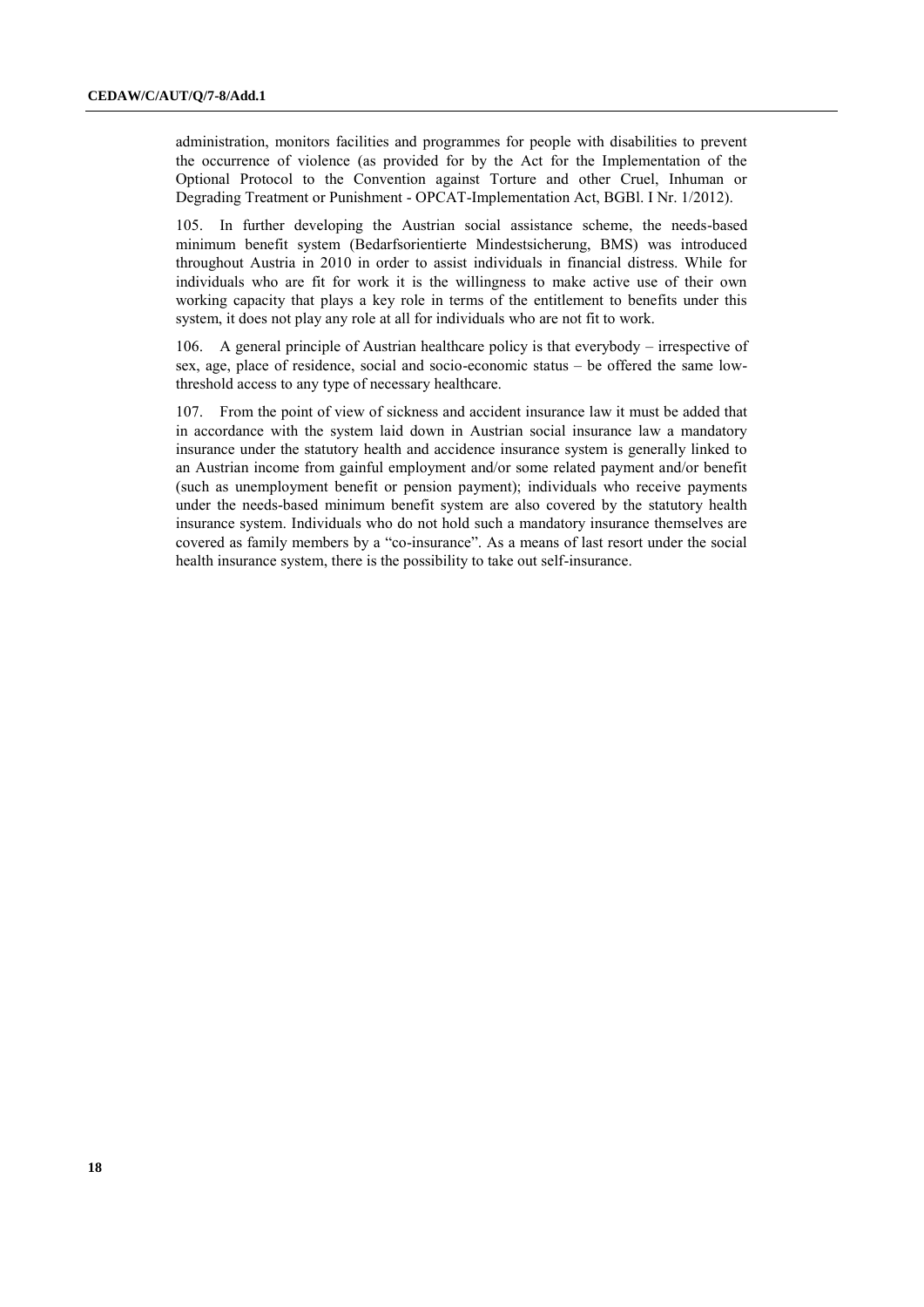# **Annex**

# Table 1:

|                                                                            | Family relationship<br>in joint household |                      | Family relationship<br>without joint<br>household |                      | Acquaintance               |                      | Chance<br>acquaintance     |                     | No relationship      |                            | Relationship<br>unknown |                            | Total                |                     |
|----------------------------------------------------------------------------|-------------------------------------------|----------------------|---------------------------------------------------|----------------------|----------------------------|----------------------|----------------------------|---------------------|----------------------|----------------------------|-------------------------|----------------------------|----------------------|---------------------|
| 2011                                                                       | <b>Number</b><br>of crimes                | Share in<br>per cent | <b>Number</b><br>of crimes                        | Share in<br>per cent | <b>Number</b><br>of crimes | Share in<br>per cent | <b>Number</b><br>of crimes | Number<br>of crimes | Share in<br>per cent | <b>Number</b><br>of crimes | Share in<br>per cent    | <b>Number</b><br>of crimes | Share in<br>per cent | Number<br>of crimes |
| Punishable acts against life<br>and limb                                   | 5,925                                     | 16.8                 | 2,382                                             | 6.7                  | 9,967                      | 28.2                 | 1,933                      | 5.5                 | 14.064               | 39.8                       | 1,086                   | 3.1                        | 35,357               | 100                 |
| thereof crimes                                                             | 119                                       | 20.6                 | 33                                                | 5.7                  | 179                        | 31.0                 | 41                         | 7.1                 | 192                  | 33.3                       | 13                      | 2.3                        | 577                  | 100                 |
| thereof offences                                                           | 5,806                                     | 16.7                 | 2,349                                             | 6.8                  | 9,788                      | 28.1                 | 1,892                      | 5.4                 | 13,872               | 39.9                       | 1,073                   | 3.1                        | 34,780               | 100                 |
| Punishable acts against an<br>individual's freedom                         | 3,547                                     | 18.6                 | 2,575                                             | 13.5                 | 7,154                      | 37.6                 | 922                        | 4.8                 | 4,476                | 23.5                       | 364                     | 1.9                        | 19,038               | 100                 |
| thereof crimes                                                             | 415                                       | 27.4                 | 240                                               | 15.9                 | 501                        | 33.1                 | 75                         | 5.0                 | 261                  | 17.2                       | 22                      | 1.5                        | 1,514                | 100                 |
| thereof offences                                                           | 3,132                                     | 17.9                 | 2,335                                             | 13.3                 | 6,653                      | 38.0                 | 847                        | 4.8                 | 4,215                | 24.1                       | 342                     | 2.0                        | 17,524               | 100                 |
| Punishable acts against<br>another person's property                       | 11                                        | 0.7                  | 13                                                | 0.9                  | 243                        | 16.2                 | 94                         | 6.3                 | 1,084                | 72.3                       | 55                      | 3.7                        | 1,500                | 100                 |
| thereof crimes                                                             | 11                                        | 0.7                  | 13                                                | 0.9                  | 243                        | 16.2                 | 94                         | 6.3                 | 1,084                | 72.3                       | 55                      | 3.7                        | 1,500                | 100                 |
| thereof offences                                                           |                                           |                      |                                                   |                      |                            |                      |                            |                     |                      |                            |                         |                            |                      |                     |
| Punishable acts against<br>sexual integrity and self-<br>determination     | 419                                       | 22.3                 | 217                                               | 11.5                 | 801                        | 42.6                 | 200                        | 10.6                | 216                  | 11.5                       | 29                      | 1.5                        | 1,882                | 100                 |
| thereof crimes                                                             | 412                                       | 22.8                 | 213                                               | 11.8                 | 752                        | 41.6                 | 193                        | 10.7                | 210                  | 11.6                       | 26                      | 1.4                        | 1,806                | 100                 |
| thereof offences                                                           | $\overline{7}$                            | 9.2                  | $\overline{4}$                                    | 5.3                  | 49                         | 64.5                 | 7                          | 9.2                 | 6                    | 7.9                        | 3                       | 3.9                        | 76                   | 100                 |
| Sum total of all unlawful<br>acts that are punishable by<br>a court of law | 9,902                                     | 17.1                 | 5,187                                             | 9.0                  | 18,165                     | 31.4                 | 3,149                      | 5.5                 | 19,840               | 34.3                       | 1,534                   | 2.7                        | 57,777               | 100                 |
| thereof crimes                                                             | 957                                       | 17.7                 | 499                                               | 9.2                  | 1,675                      | 31.0                 | 403                        | 7.5                 | 1,747                | 32.4                       | 116                     | 2.1                        | 5,397                | 100                 |
| thereof offences                                                           | 8,945                                     | 17.1                 | 4,688                                             | 8.9                  | 16,490                     | 31.5                 | 2,746                      | 5.2                 | 18.093               | 34.5                       | 1,418                   | 2.7                        | 52,380               | 100                 |

# **Austrian Police Crime Statistics (2007-2011) Perpetrator-Victim-Relationship**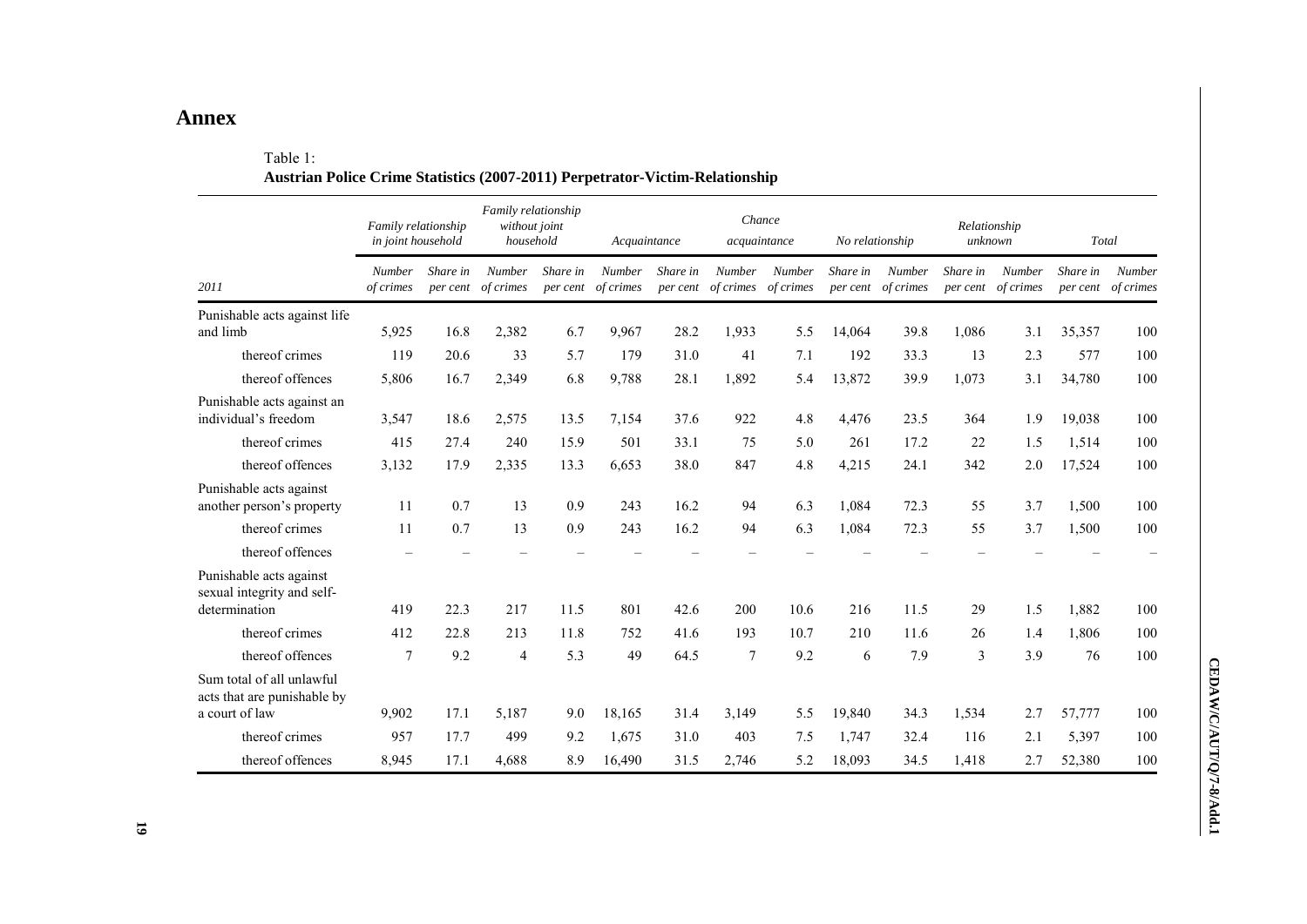|                                                                            | Family relationship<br>in joint household |                      | Family relationship<br>without joint<br>household |          | Acquaintance                 |          |                                        | Chance<br>acquaintance | No relationship |                              |                      | Relationship<br>unknown    | Total                |                            |
|----------------------------------------------------------------------------|-------------------------------------------|----------------------|---------------------------------------------------|----------|------------------------------|----------|----------------------------------------|------------------------|-----------------|------------------------------|----------------------|----------------------------|----------------------|----------------------------|
| 2010                                                                       | <b>Number</b><br>of crimes                | Share in<br>per cent | <b>Number</b><br>of crimes                        | Share in | Number<br>per cent of crimes | Share in | Number<br>per cent of crimes of crimes | <b>Number</b>          | Share in        | Number<br>per cent of crimes | Share in<br>per cent | <b>Number</b><br>of crimes | Share in<br>per cent | <b>Number</b><br>of crimes |
| Punishable acts against life<br>and limb                                   | 5,627                                     | 17.0                 | 1,965                                             | 5.9      | 9,191                        | 27.8     | 1,831                                  | 5.5                    | 13,293          | 40.2                         | 1,164                | 3.5                        | 33,071               | 100                        |
| thereof crimes                                                             | 86                                        | 16.6                 | 30                                                | 5.8      | 146                          | 28.1     | 48                                     | 9.2                    | 191             | 36.8                         | 18                   | 3.5                        | 519                  | 100                        |
| thereof offences                                                           | 5,541                                     | 17.0                 | 1,935                                             | 5.9      | 9,045                        | 27.8     | 1,783                                  | 5.5                    | 13,102          | 40.2                         | 1,146                | 3.5                        | 32,552               | 100                        |
| Punishable acts against an<br>individual's freedom                         | 3,145                                     | 18.2                 | 2,343                                             | 13.5     | 6,486                        | 37.4     | 814                                    | 4.7                    | 4,161           | 24.0                         | 372                  | 2.1                        | 17,321               | 100                        |
| thereof crimes                                                             | 410                                       | 27.4                 | 233                                               | 15.6     | 470                          | 31.4     | 64                                     | 4.3                    | 289             | 19.3                         | 31                   | 2.1                        | 1,497                | 100                        |
| thereof offences                                                           | 2,735                                     | 17.3                 | 2,110                                             | 13.3     | 6,016                        | 38.0     | 750                                    | 4.7                    | 3,872           | 24.5                         | 341                  | 2.2                        | 15,824               | 100                        |
| Punishable acts against<br>another person's property                       | 5                                         | 0.3                  | $\overline{7}$                                    | 0.4      | 217                          | 13.0     | 95                                     | 5.7                    | 1,302           | 77.8                         | 47                   | 2.8                        | 1,673                | 100                        |
| thereof crimes                                                             | 5                                         | 0.3                  | $\overline{7}$                                    | 0.4      | 217                          | 13.0     | 95                                     | 5.7                    | 1,302           | 77.8                         | 47                   | 2.8                        | 1,673                | 100                        |
| thereof offences                                                           |                                           |                      |                                                   |          |                              |          |                                        |                        |                 |                              |                      |                            |                      |                            |
| Punishable acts against<br>sexual integrity and self-<br>determination     | 354                                       | 20.2                 | 205                                               | 11.7     | 732                          | 41.7     | 225                                    | 12.8                   | 212             | 12.1                         | 28                   | 1.6                        | 1,756                | 100                        |
| thereof crimes                                                             | 347                                       | 20.7                 | 200                                               | 11.9     | 691                          | 41.1     | 214                                    | 12.7                   | 202             | 12.0                         | 26                   | 1.5                        | 1,680                | 100                        |
| thereof offences                                                           | $\tau$                                    | 9.2                  | 5                                                 | 6.6      | 41                           | 53.9     | 11                                     | 14.5                   | 10              | 13.2                         | 2                    | 2.6                        | 76                   | 100                        |
| Sum total of all unlawful<br>acts that are punishable by<br>a court of law | 9,131                                     | 17.0                 | 4,520                                             | 8.4      | 16,626                       | 30.9     | 2,965                                  | 5.5                    | 18,968          | 35.2                         | 1,611                | 3.0                        | 53,821               | 100                        |
| thereof crimes                                                             | 848                                       | 15.8                 | 470                                               | 8.8      | 1,524                        | 28.4     | 421                                    | 7.8                    | 1,984           | 37.0                         | 122                  | 2.3                        | 5,369                | 100                        |
| thereof offences                                                           | 8,283                                     | 17.1                 | 4,050                                             | 8.4      | 15,102                       | 31.2     | 2,544                                  | 5.3                    | 16,984          | 35.1                         | 1,489                | 3.1                        | 48,452               | 100                        |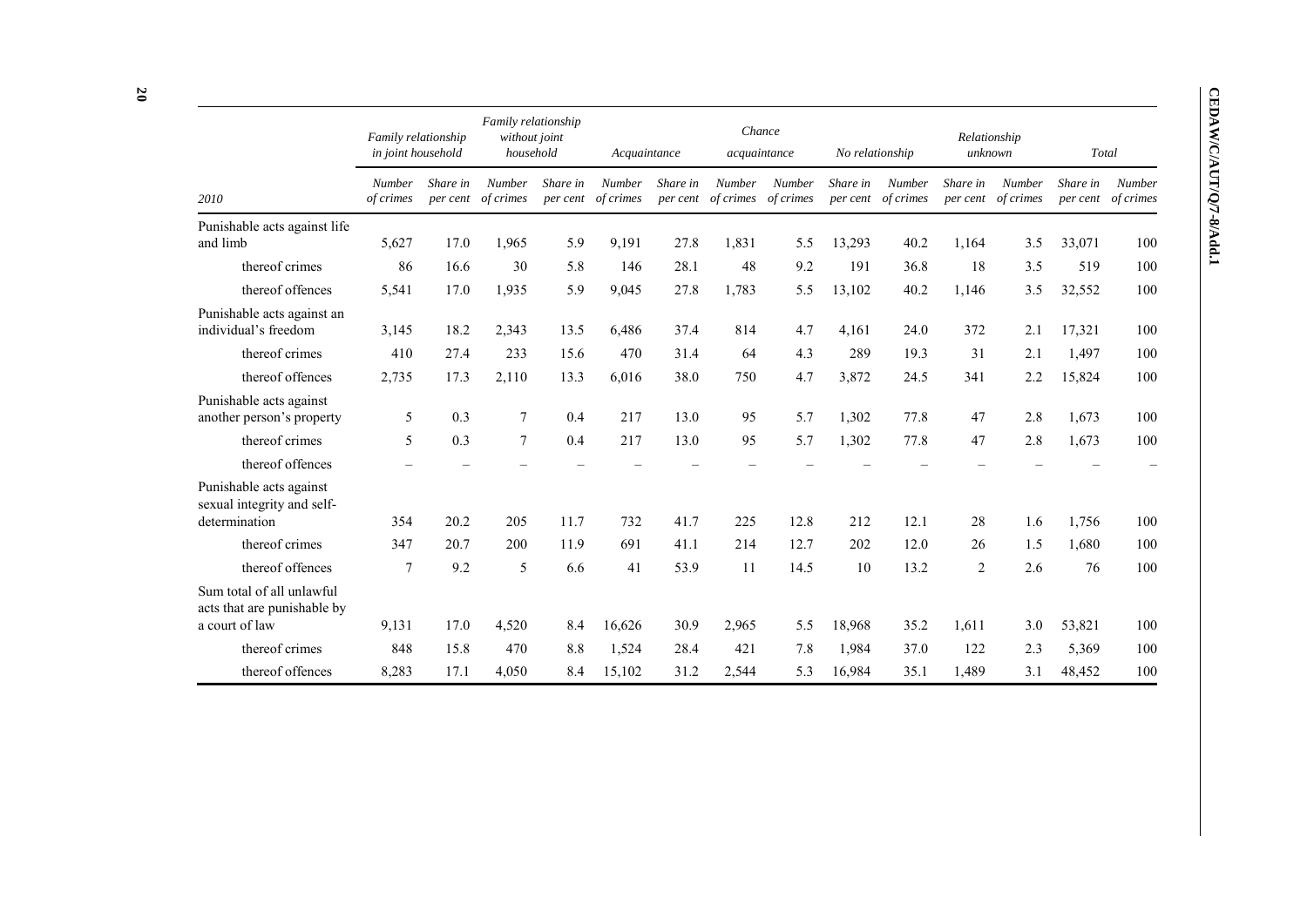|                                                                            | Family relationship<br>in joint household |                      | Family relationship<br>without joint<br>household |                      | Acquaintance               |                      | Chance<br>acquaintance |                                      | No relationship      |                            | Relationship<br>unknown  |                            | Total                |                            |
|----------------------------------------------------------------------------|-------------------------------------------|----------------------|---------------------------------------------------|----------------------|----------------------------|----------------------|------------------------|--------------------------------------|----------------------|----------------------------|--------------------------|----------------------------|----------------------|----------------------------|
| 2009                                                                       | Number<br>of crimes                       | Share in<br>per cent | <b>Number</b><br>of crimes                        | Share in<br>per cent | <b>Number</b><br>of crimes | Share in<br>per cent | <b>Number</b>          | <b>Number</b><br>of crimes of crimes | Share in<br>per cent | <b>Number</b><br>of crimes | Share in<br>per cent     | <b>Number</b><br>of crimes | Share in<br>per cent | <b>Number</b><br>of crimes |
| Punishable acts against life<br>and limb                                   | 5,073                                     | 16.3                 | 1,788                                             | 5.8                  | 8,565                      | 27.6                 | 2,450                  | 7.9                                  | 11,861               | 38.2                       | 1,338                    | 4.3                        | 31,075               | 100                        |
| thereof crimes                                                             | 70                                        | 15.2                 | 33                                                | 7.2                  | 120                        | 26.0                 | 45                     | 9.8                                  | 174                  | 37.7                       | 19                       | 4.1                        | 461                  | 100                        |
| thereof offences                                                           | 5,003                                     | 16.3                 | 1,755                                             | 5.7                  | 8,445                      | 27.6                 | 2,405                  | 7.9                                  | 11,687               | 38.2                       | 1,319                    | 4.3                        | 30,614               | 100                        |
| Punishable acts against an<br>individual's freedom                         | 3,001                                     | 17.4                 | 2,194                                             | 12.7                 | 6,639                      | 38.5                 | 1,128                  | 6.5                                  | 3,843                | 22.3                       | 421                      | 2.4                        | 17,226               | 100                        |
| thereof crimes                                                             | 381                                       | 24.8                 | 205                                               | 13.3                 | 539                        | 35.1                 | 70                     | 4.6                                  | 302                  | 19.6                       | 40                       | 2.6                        | 1,537                | 100                        |
| thereof offences                                                           | 2,620                                     | 16.7                 | 1,989                                             | 12.7                 | 6,100                      | 38.9                 | 1,058                  | 6.7                                  | 3,541                | 22.6                       | 381                      | 2.4                        | 15,689               | 100                        |
| Punishable acts against<br>another person's property                       | 13                                        | 0.5                  | 11                                                | 0.4                  | 269                        | 10.7                 | 176                    | 7.0                                  | 1,982                | 78.7                       | 67                       | 2.7                        | 2,518                | 100                        |
| thereof crimes                                                             | 13                                        | 0.5                  | 11                                                | 0.4                  | 269                        | 10.7                 | 176                    | 7.0                                  | 1,982                | 78.7                       | 67                       | 2.7                        | 2,518                | 100                        |
| thereof offences                                                           |                                           |                      |                                                   |                      |                            |                      |                        |                                      |                      |                            |                          |                            |                      |                            |
| Punishable acts against<br>sexual integrity and self-<br>determination     | 275                                       | 19.7                 | 147                                               | 10.5                 | 584                        | 41.9                 | 220                    | 15.8                                 | 159                  | 11.4                       | 9                        | 0.6                        | 1,394                | 100                        |
| thereof crimes                                                             | 270                                       | 20.2                 | 141                                               | 10.5                 | 557                        | 41.6                 | 209                    | 15.6                                 | 153                  | 11.4                       | 9                        | 0.7                        | 1,339                | 100                        |
| thereof offences                                                           | 5                                         | 9.1                  | 6                                                 | 10.9                 | 27                         | 49.1                 | 11                     | 20.0                                 | 6                    | 10.9                       | $\overline{\phantom{0}}$ | 0.0                        | 55                   | 100                        |
| Sum total of all unlawful<br>acts that are punishable by<br>a court of law | 8,362                                     | 16.0                 | 4,140                                             | 7.9                  | 16,057                     | 30.8                 | 3,974                  | 7.6                                  | 17,845               | 34.2                       | 1,835                    | 3.5                        | 52,213               | 100                        |
| thereof crimes                                                             | 734                                       | 12.5                 | 390                                               | 6.7                  | 1,485                      | 25.4                 | 500                    | 8.5                                  | 2,611                | 44.6                       | 135                      | 2.3                        | 5,855                | 100                        |
| thereof offences                                                           | 7,628                                     | 16.5                 | 3,750                                             | 8.1                  | 14,572                     | 31.4                 | 3,474                  | 7.5                                  | 15,234               | 32.9                       | 1,700                    | 3.7                        | 46,358               | 100                        |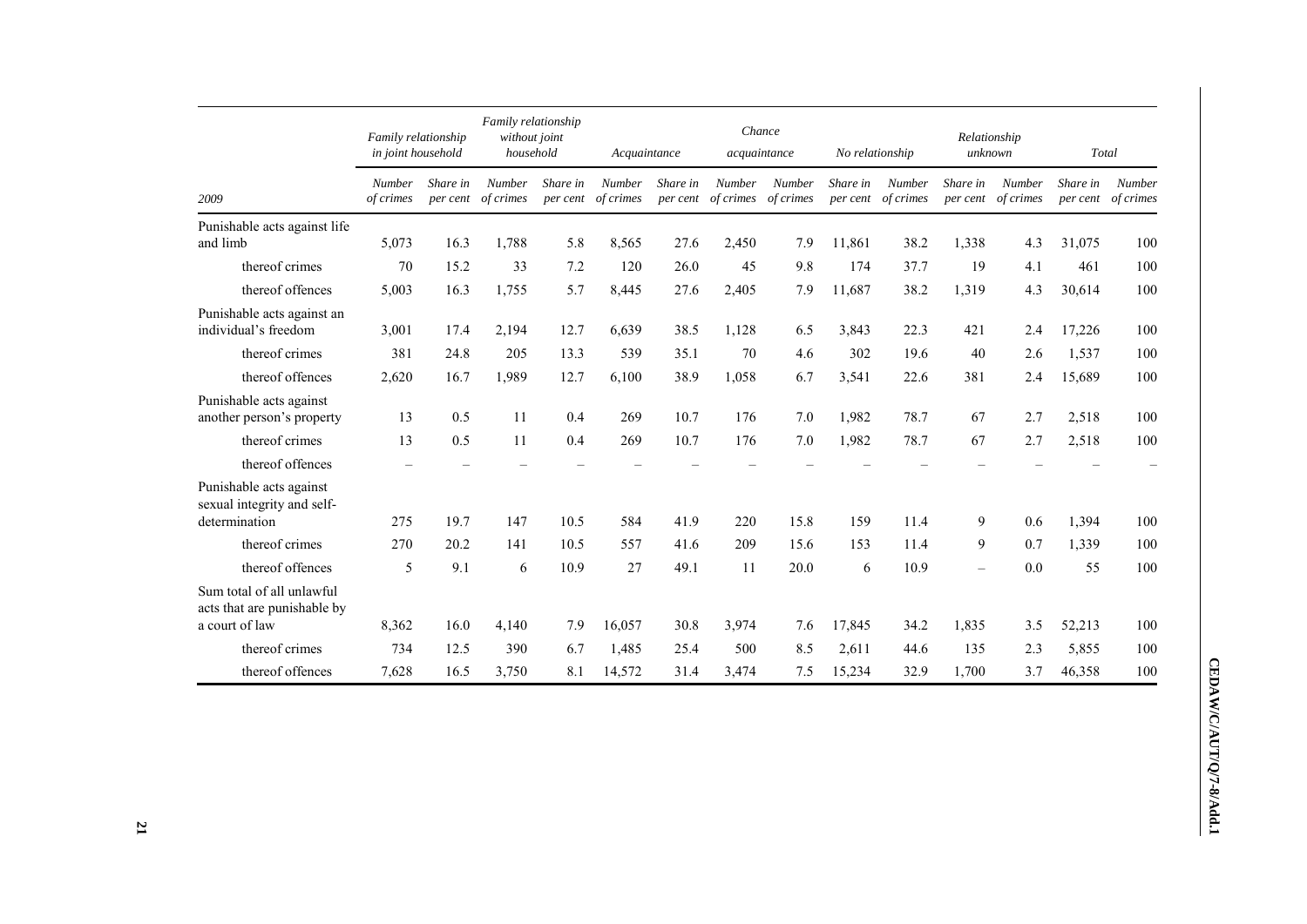|                                                                            | Family relationship<br>in joint household |                      | Family relationship<br>without joint<br>household |          | Acquaintance                 |          | acquaintance                                  | Chance | No relationship |                              | Relationship | unknown                             | Total                |                            |
|----------------------------------------------------------------------------|-------------------------------------------|----------------------|---------------------------------------------------|----------|------------------------------|----------|-----------------------------------------------|--------|-----------------|------------------------------|--------------|-------------------------------------|----------------------|----------------------------|
| 2008                                                                       | <b>Number</b><br>of crimes                | Share in<br>per cent | <b>Number</b><br>of crimes                        | Share in | Number<br>per cent of crimes | Share in | <b>Number</b><br>per cent of crimes of crimes | Number | Share in        | Number<br>per cent of crimes | Share in     | <b>Number</b><br>per cent of crimes | Share in<br>per cent | <b>Number</b><br>of crimes |
| Punishable acts against life<br>and limb                                   | 4,819                                     | 15.8                 | 1,631                                             | 5.3      | 8,576                        | 28.1     | 2,759                                         | 9.0    | 11,526          | 37.8                         | 1,199        | 3.9                                 | 30,510               | 100                        |
| thereof crimes                                                             | 70                                        | 16.7                 | 30                                                | 7.1      | 128                          | 30.5     | 36                                            | 8.6    | 142             | 33.8                         | 14           | 3.3                                 | 420                  | 100                        |
| thereof offences                                                           | 4,749                                     | 15.8                 | 1,601                                             | 5.3      | 8,448                        | 28.1     | 2,723                                         | 9.0    | 11,384          | 37.8                         | 1,185        | 3.9                                 | 30,090               | 100                        |
| Punishable acts against an<br>individual's freedom                         | 2,721                                     | 16.9                 | 2,007                                             | 12.5     | 6,148                        | 38.2     | 1,138                                         | 7.1    | 3,636           | 22.6                         | 424          | 2.6                                 | 16,074               | 100                        |
| thereof crimes                                                             | 379                                       | 26.5                 | 213                                               | 14.9     | 476                          | 33.3     | 86                                            | 6.0    | 245             | 17.2                         | 29           | 2.0                                 | 1,428                | 100                        |
| thereof offences                                                           | 2,342                                     | 16.0                 | 1,794                                             | 12.2     | 5,672                        | 38.7     | 1,052                                         | 7.2    | 3,391           | 23.2                         | 395          | 2.7                                 | 14,646               | 100                        |
| Punishable acts against<br>another person's property                       | 18                                        | 0.8                  | 16                                                | 0.7      | 234                          | 10.1     | 128                                           | 5.5    | 1,814           | 78.5                         | 100          | 4.3                                 | 2,310                | 100                        |
| thereof crimes                                                             | 18                                        | 0.8                  | 16                                                | 0.7      | 234                          | 10.1     | 128                                           | 5.5    | 1,814           | 78.5                         | 100          | 4.3                                 | 2,310                | 100                        |
| thereof offences                                                           |                                           |                      |                                                   |          |                              |          |                                               |        |                 |                              |              |                                     |                      |                            |
| Punishable acts against<br>sexual integrity and self-<br>determination     | 283                                       | 19.9                 | 140                                               | 9.8      | 601                          | 42.2     | 208                                           | 14.6   | 173             | 12.1                         | 20           | 1.4                                 | 1,425                | 100                        |
| thereof crimes                                                             | 277                                       | 20.4                 | 137                                               | 10.1     | 569                          | 42.0     | 195                                           | 14.4   | 158             | 11.7                         | 20           | 1.5                                 | 1,356                | 100                        |
| thereof offences                                                           | 6                                         | 8.7                  | $\mathfrak{Z}$                                    | 4.3      | 32                           | 46.4     | 13                                            | 18.8   | 15              | 21.7                         |              | 0.0                                 | 69                   | 100                        |
| Sum total of all unlawful<br>acts that are punishable by<br>a court of law | 7,841                                     | 15.6                 | 3,794                                             | 7.5      | 15,559                       | 30.9     | 4,233                                         | 8.4    | 17,149          | 34.1                         | 1,743        | 3.5                                 | 50,319               | 100                        |
| thereof crimes                                                             | 744                                       | 13.5                 | 396                                               | 7.2      | 1,407                        | 25.5     | 445                                           | 8.1    | 2,359           | 42.8                         | 163          | 3.0                                 | 5,514                | 100                        |
| thereof offences                                                           | 7,097                                     | 15.8                 | 3,398                                             | 7.6      | 14,152                       | 31.6     | 3,788                                         | 8.5    | 14,790          | 33.0                         | 1,580        | 3.5                                 | 44,805               | 100                        |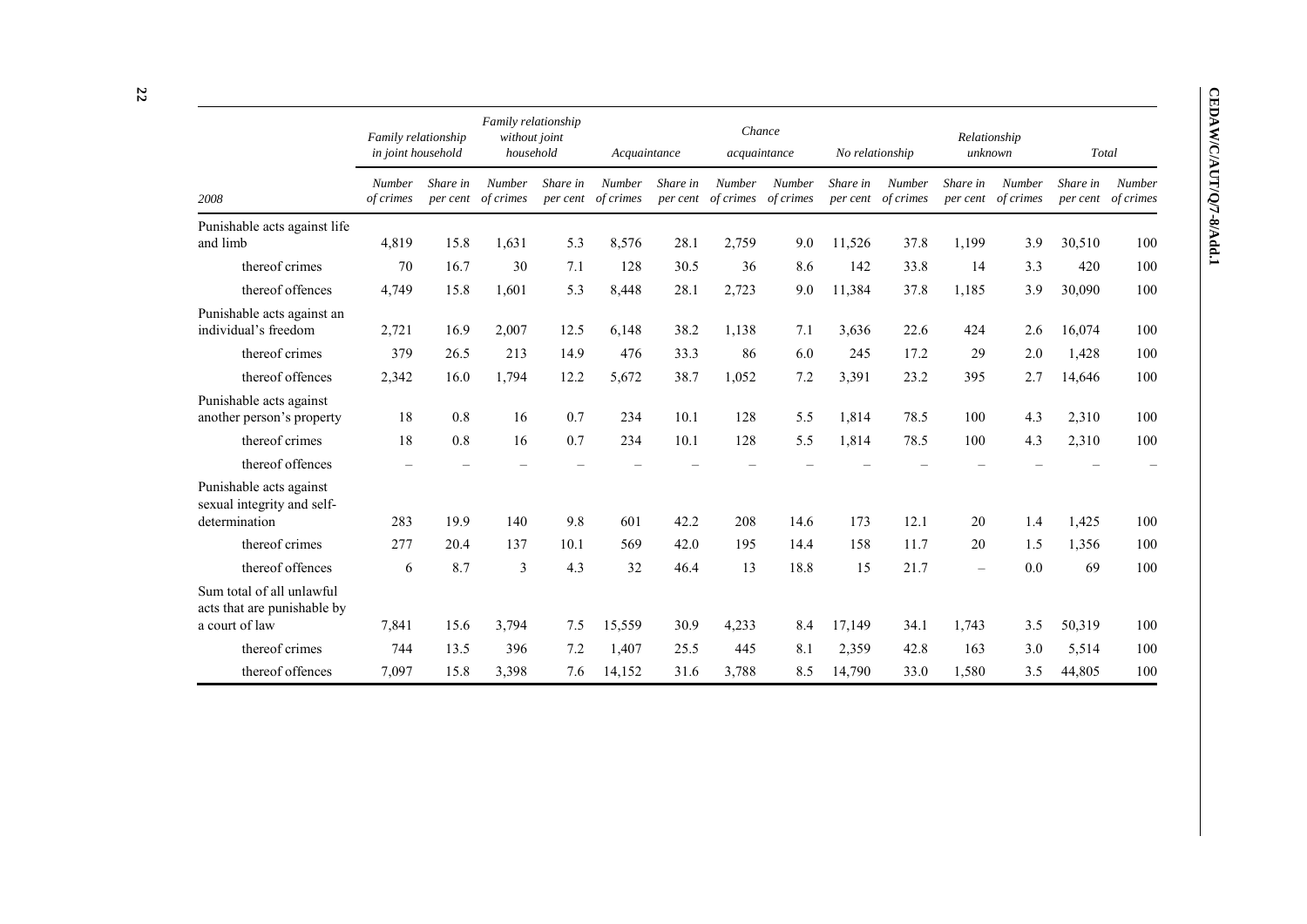|                                                                            | Family relationship<br>in joint household |                      | Family relationship<br>without joint<br>household |                      | Acquaintance               |          | Chance<br>acquaintance                        |               | No relationship      |                     | Relationship<br>unknown |                            | Total                |                            |
|----------------------------------------------------------------------------|-------------------------------------------|----------------------|---------------------------------------------------|----------------------|----------------------------|----------|-----------------------------------------------|---------------|----------------------|---------------------|-------------------------|----------------------------|----------------------|----------------------------|
| 2007                                                                       | <b>Number</b><br>of crimes                | Share in<br>per cent | <b>Number</b><br>of crimes                        | Share in<br>per cent | <b>Number</b><br>of crimes | Share in | <b>Number</b><br>per cent of crimes of crimes | <b>Number</b> | Share in<br>per cent | Number<br>of crimes | Share in<br>per cent    | <b>Number</b><br>of crimes | Share in<br>per cent | <b>Number</b><br>of crimes |
| Punishable acts against life<br>and limb                                   | 4,897                                     | 15.8                 | 1,704                                             | 5.5                  | 8,721                      | 28.1     | 2,994                                         | 9.6           | 11,435               | 36.8                | 1,324                   | 4.3                        | 31,075               | 100                        |
| thereof crimes                                                             | 79                                        | 20.2                 | 25                                                | 6.4                  | 104                        | 26.6     | 37                                            | 9.5           | 132                  | 33.8                | 14                      | 3.6                        | 391                  | 100                        |
| thereof offences                                                           | 4,818                                     | 15.7                 | 1,679                                             | 5.5                  | 8,617                      | 28.1     | 2,957                                         | 9.6           | 11,303               | 36.8                | 1,310                   | 4.3                        | 30,684               | 100                        |
| Punishable acts against an<br>individual's freedom                         | 2,871                                     | 17.5                 | 2,072                                             | 12.6                 | 6,389                      | 38.9     | 1,189                                         | 7.2           | 3,514                | 21.4                | 389                     | 2.4                        | 16,424               | 100                        |
| thereof crimes                                                             | 359                                       | 24.9                 | 201                                               | 13.9                 | 504                        | 35.0     | 106                                           | 7.4           | 239                  | 16.6                | 33                      | 2.3                        | 1,442                | 100                        |
| thereof offences                                                           | 2,512                                     | 16.8                 | 1,871                                             | 12.5                 | 5,885                      | 39.3     | 1,083                                         | 7.2           | 3,275                | 21.9                | 356                     | 2.4                        | 14,982               | 100                        |
| Punishable acts against<br>another person's property                       | 15                                        | 0.6                  | 7                                                 | 0.3                  | 218                        | 9.4      | 198                                           | 8.5           | 1,818                | 78.1                | 71                      | 3.1                        | 2,327                | 100                        |
| thereof crimes                                                             | 15                                        | 0.6                  | $\overline{7}$                                    | 0.3                  | 218                        | 9.4      | 198                                           | 8.5           | 1,818                | 78.1                | 71                      | 3.1                        | 2,327                | 100                        |
| thereof offences                                                           | $\overline{\phantom{0}}$                  |                      |                                                   |                      |                            |          |                                               |               |                      |                     |                         |                            |                      |                            |
| Punishable acts against<br>sexual integrity and self-<br>determination     | 326                                       | 19.8                 | 140                                               | 8.5                  | 664                        | 40.3     | 290                                           | 17.6          | 195                  | 11.8                | 33                      | 2.0                        | 1,648                | 100                        |
| thereof crimes                                                             | 319                                       | 20.4                 | 133                                               | 8.5                  | 629                        | 40.2     | 263                                           | 16.8          | 191                  | 12.2                | 31                      | 2.0                        | 1,566                | 100                        |
| thereof offences                                                           | 7                                         | 8.5                  | $\overline{7}$                                    | 8.5                  | 35                         | 42.7     | 27                                            | 32.9          | 4                    | 4.9                 | $\overline{c}$          | 2.4                        | 82                   | 100                        |
| Sum total of all unlawful<br>acts that are punishable by<br>a court of law | 8,109                                     | 15.8                 | 3,923                                             | 7.6                  | 15,992                     | 31.1     | 4,671                                         | 9.1           | 16,962               | 33.0                | 1,817                   | 3.5                        | 51,474               | 100                        |
| thereof crimes                                                             | 772                                       | 13.5                 | 366                                               | 6.4                  | 1,455                      | 25.4     | 604                                           | 10.5          | 2,380                | 41.6                | 149                     | 2.6                        | 5,726                | 100                        |
| thereof offences                                                           | 7,337                                     | 16.0                 | 3,557                                             | 7.8                  | 14,537                     | 31.8     | 4,067                                         | 8.9           | 14,582               | 31.9                | 1,668                   | 3.6                        | 45,748               | 100                        |

*Source: Austrian Federal Ministry of the Interior, Security Report 2011, 2010, 2009, 2008 and 2007*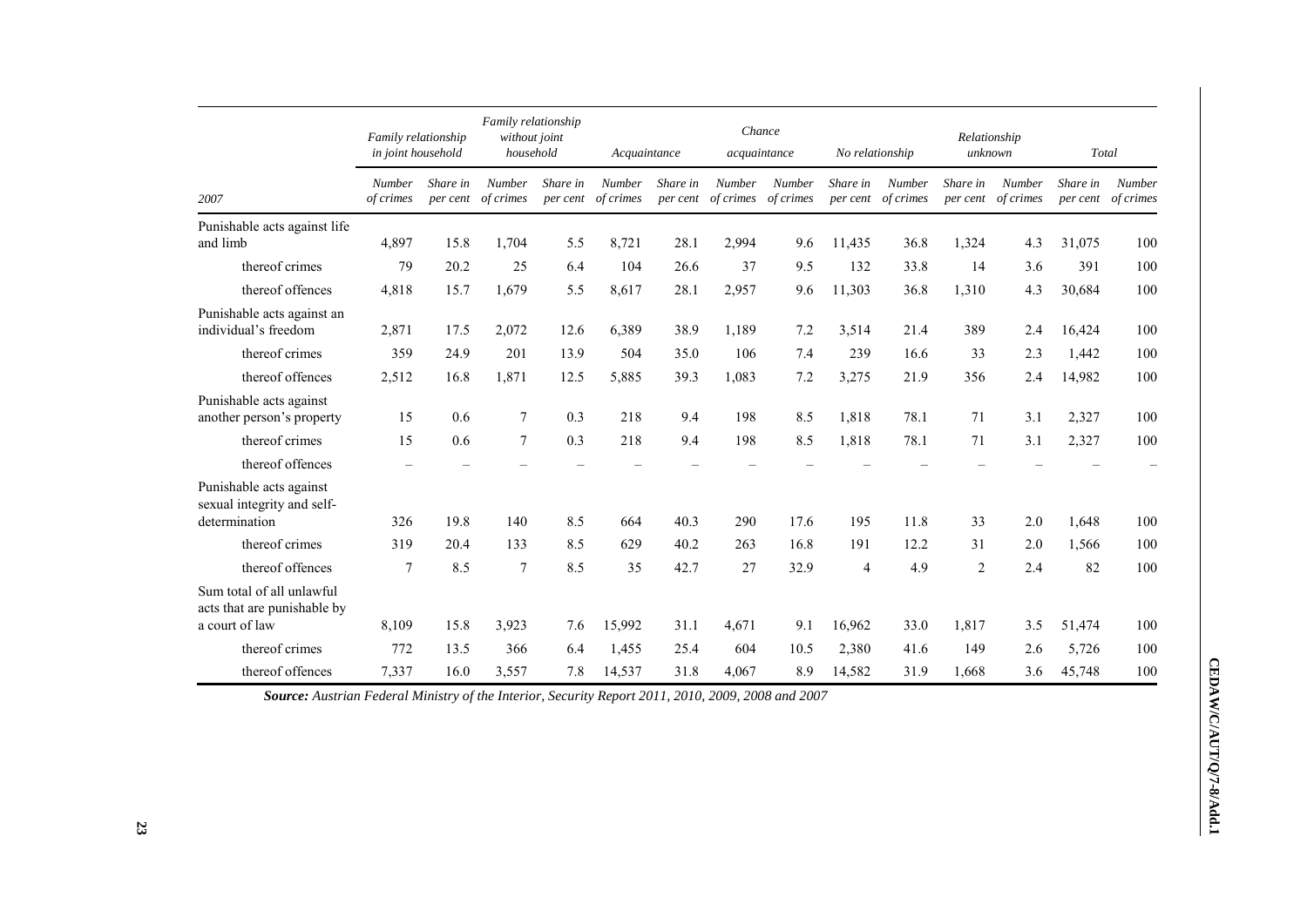# Table 2

# **Women in the highest salary brackets**

|                                                  |                                                                                                                                                             |      |      | Proportion of women in per cent |      |      |
|--------------------------------------------------|-------------------------------------------------------------------------------------------------------------------------------------------------------------|------|------|---------------------------------|------|------|
| Level of qualification                           | Salary bracket and function                                                                                                                                 | 2007 | 2008 | 2009                            | 2010 | 2011 |
| University degree (I)                            | $A$ 1/7-9 and similar<br>(e.g. directors-general, directors,<br>heads of large subordinate bodies)                                                          | 18.1 | 19.1 | 21.3                            | 20.9 | 23.2 |
| University degree (II)                           | $A$ 1/4-6 and similar<br>(e.g. heads of unit, deputy heads<br>of unit, heads of section, heads of<br>relatively large subordinate<br>bodies)                | 30.3 | 31.3 | 32.7                            | 33.6 | 34.9 |
| Upper secondary<br>school leaving<br>certificate | $A$ 2/5-8 and similar<br>(e.g. heads of section, heads of<br>medium-sized and small<br>subordinate bodies, desk officers<br>in relatively high-grade posts) | 25.0 | 25.6 | 26.2                            | 26.6 | 27.7 |
| Intermediate<br>vocational<br>qualifications     | $A3/5-8$ and similar<br>( <i>i.e.</i> desk officers in relatively<br>high-grade posts)                                                                      | 30.5 | 30.8 | 31.4                            | 31.9 | 33.2 |

*Source: The Austrian Federal Civil Service 2012 (German)*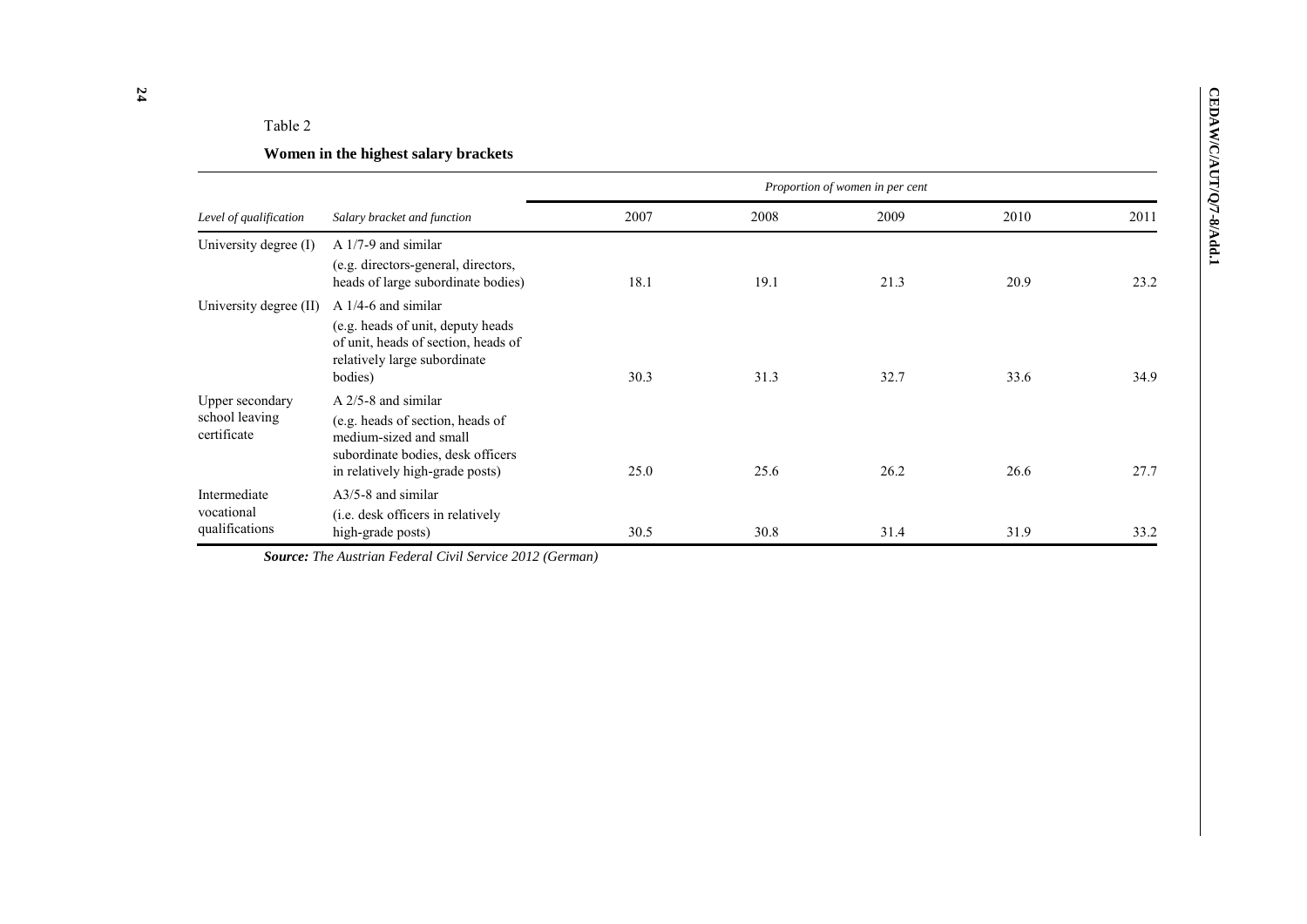# Table 3

**Political representation of women and men: Federal Government, Parliament (National Council), Federal Province, Government of the Federal Province**

| <b>Federal Government</b> |                                                  |                                                  |                                              |                |      |                                                  |               |                                                  |              |                  |                  |                  |                  |        |     |                             |
|---------------------------|--------------------------------------------------|--------------------------------------------------|----------------------------------------------|----------------|------|--------------------------------------------------|---------------|--------------------------------------------------|--------------|------------------|------------------|------------------|------------------|--------|-----|-----------------------------|
| Gender                    | absolute                                         | percentage                                       |                                              |                |      |                                                  |               |                                                  |              |                  |                  |                  |                  |        |     |                             |
| Men                       | 12                                               | 67                                               | Parliament (National Council)                |                |      |                                                  |               |                                                  |              |                  |                  |                  |                  |        |     |                             |
| of whom<br>ministers      | 8                                                | 57                                               | Gender                                       | SPÖ            | $\%$ | ÖVP                                              | $\frac{0}{0}$ | Greens                                           | $\%$         | FPÖ              | $\frac{0}{0}$    | BZÖ              | $\frac{0}{0}$    | Total  |     |                             |
| Women                     | 6                                                | 33                                               | Women                                        | 20             | 35   | 13                                               | 25            | 10                                               | 50           | 6                | 18               | 3                | 14               | 52     | 28  |                             |
| of whom<br>ministers      | 6                                                | 43                                               | Men                                          | 37             | 65   | 38                                               | 75            | 10                                               | 50           | 28               | 82               | 18               | 86               | 131    | 72  |                             |
| Total                     | 18                                               | 100                                              | Total                                        | 57             | 100  | 51                                               | 100           | 20                                               | 100          | 34               | 100              | 21               | 100              | 183    | 100 |                             |
|                           |                                                  |                                                  |                                              |                |      |                                                  |               |                                                  |              |                  |                  |                  |                  |        |     | Last update: September 2012 |
|                           | Government of the Federal<br>Province Burgenland |                                                  |                                              |                |      | Parliament of the Federal Province<br>Burgenland |               |                                                  |              |                  |                  |                  |                  |        |     |                             |
| Gender                    | absolute                                         | percentage                                       | Gender SPÖ                                   |                |      | $%$ ÖVP                                          | $\frac{0}{0}$ | Greens                                           |              | % FPÖ            | $\frac{0}{0}$    | <b>LBL</b>       | $\frac{0}{0}$    | Total  |     |                             |
| Women                     | $\overline{c}$                                   | 29                                               | Women                                        | 5              | 26   | 1                                                | $\,8\,$       | $\boldsymbol{0}$                                 | $\mathbf{0}$ | $\overline{1}$   | 50               | $\boldsymbol{0}$ | $\boldsymbol{0}$ | $\tau$ | 19  |                             |
| Men                       | 5                                                | 71                                               | Men                                          | 14             | 74   | 12                                               | 92            | 1                                                | 100          | -1               | 50               | 1                | 100              | 29     | 81  |                             |
| Total                     | $\overline{7}$                                   | 100                                              | Total                                        | 19             | 100  | 13                                               | 100           | 1                                                | 100          | 2                | 100              | 1                | 100              | 36     | 100 |                             |
|                           |                                                  |                                                  |                                              |                |      |                                                  |               |                                                  |              |                  |                  |                  |                  |        |     | Last update: September 2012 |
| Government                | <sub>of</sub><br>Province Carinthia              | Federal<br>the                                   | Parliament of the Federal Province Carinthia |                |      |                                                  |               |                                                  |              |                  |                  |                  |                  |        |     |                             |
|                           |                                                  |                                                  |                                              |                |      |                                                  |               |                                                  |              | Fre*             |                  |                  |                  |        |     |                             |
| Gender                    | absolute                                         | percentage Gender                                |                                              | SPÖ            |      | $%$ ÖVP                                          | $\%$          | Greens                                           | $\%$         | $\lambda$        | $\frac{0}{0}$    | Total            |                  |        |     |                             |
| Women                     | $\mathbf{1}$                                     | 14                                               | Women                                        | $\overline{c}$ | 18   | $\overline{c}$                                   | 33            | 1                                                | 50           | 3                | 18               | 8                | 22               |        |     |                             |
| Men                       | 6                                                | 86                                               | Men                                          | 9              | 82   | $\overline{4}$                                   | 67            | 1                                                | 50           | 14               | 82               | 28               | 78               |        |     |                             |
| Total                     | $\tau$                                           | 100                                              | Total                                        | 11             | 100  | 6                                                | 100           | 2                                                | 100          | 17               | 100              | 36               | 100              |        |     |                             |
|                           |                                                  |                                                  |                                              |                |      |                                                  |               | *) the Freedom Party Last update: September 2012 |              |                  |                  |                  |                  |        |     |                             |
|                           |                                                  | Parliament of the Federal Province Lower Austria |                                              |                |      |                                                  |               |                                                  |              |                  |                  |                  |                  |        |     |                             |
| Gender                    |                                                  | absolute percentage Gender                       |                                              | SPÖ            |      | $%$ ÖVP                                          | $\frac{0}{0}$ | Greens                                           |              | $%$ FPÖ          | $\frac{0}{0}$    | Total            |                  |        |     |                             |
| Women                     | $\overline{4}$                                   | 44                                               | Women                                        | 3              | 20   | 4                                                | 13            | 3                                                | 75           | $\boldsymbol{0}$ | $\boldsymbol{0}$ | 10               | 18               |        |     |                             |
| Men                       | 5                                                | 56                                               | Men                                          | 12             | 80   | 27                                               | 87            |                                                  | 25           | 6                | 100              | 46               | 82               |        |     |                             |

CEDAW/C/AUT/Q/7-8/Add.1 **CEDAW/C/AUT/Q/7-8/Add.1**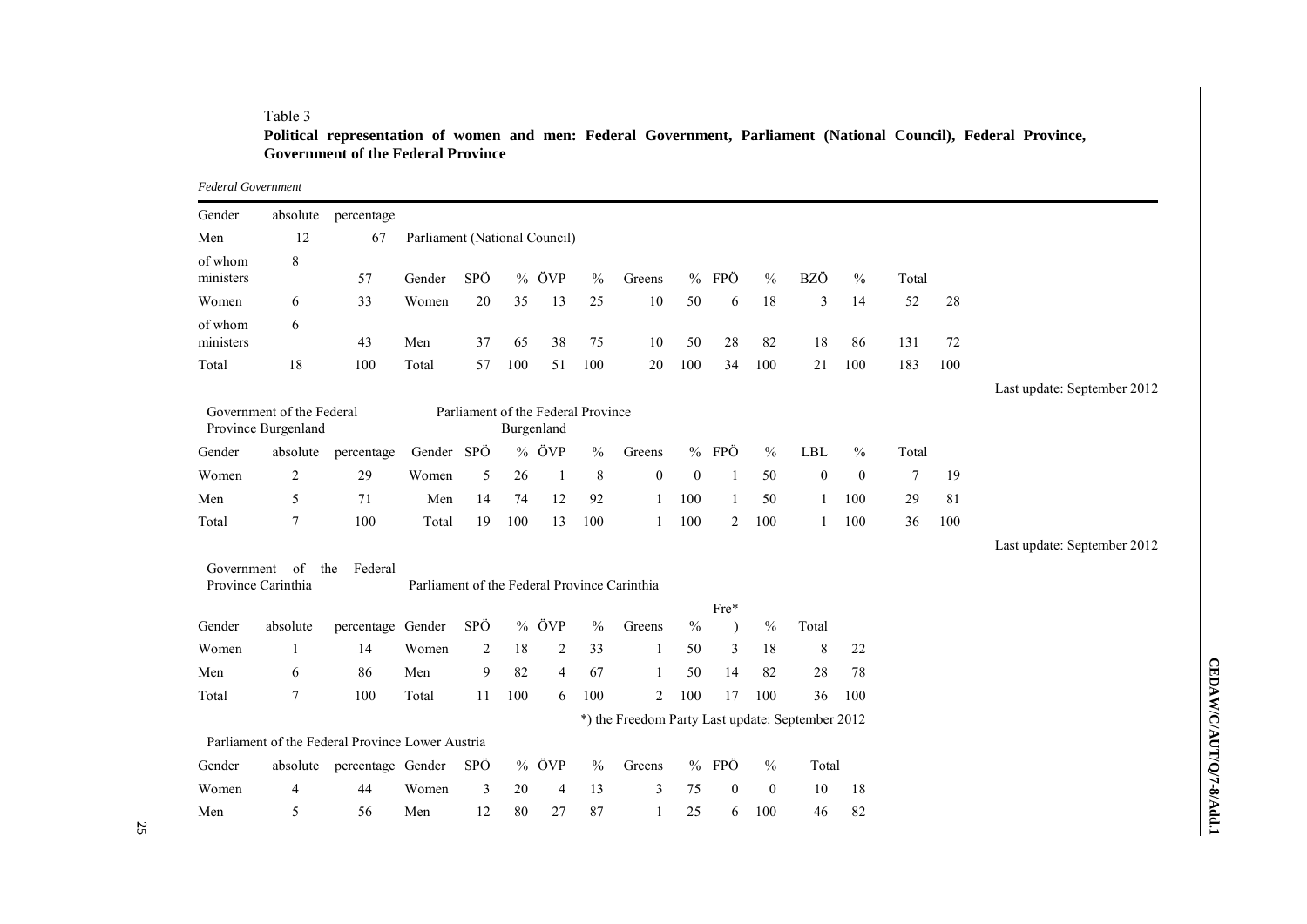| Total           | 9                                                   | 100                            | Total                                       | 15     | 100 | 31                                               | 100           | 4                | 100  | 6                | 100            | 56                          | 100  |                             |              |              |              |                                                    |     |
|-----------------|-----------------------------------------------------|--------------------------------|---------------------------------------------|--------|-----|--------------------------------------------------|---------------|------------------|------|------------------|----------------|-----------------------------|------|-----------------------------|--------------|--------------|--------------|----------------------------------------------------|-----|
|                 |                                                     |                                |                                             |        |     |                                                  |               |                  |      |                  |                | Last update: September 2012 |      |                             |              |              |              |                                                    |     |
|                 | Government of the Federal<br>Province Upper Austria |                                | Parliament of the Federal Province Upper    |        |     | Austria                                          |               |                  |      |                  |                |                             |      |                             |              |              |              |                                                    |     |
| Gender          | absolute                                            | percentage                     | Gender SPÖ                                  |        |     | % ÖVP                                            | $\frac{0}{0}$ | Greens           |      | $%$ FPÖ          | $\frac{0}{0}$  | Total                       |      |                             |              |              |              |                                                    |     |
| Women           | $\mathbf{1}$                                        | 11                             | Women                                       | 7      | 50  | 11                                               | 39            | 3                | 60   | 3                | 33             | 24                          | 43   |                             |              |              |              |                                                    |     |
| Men             | 8                                                   | 89                             | Men                                         | $\tau$ | 50  | 17                                               | 61            | $\boldsymbol{2}$ | 40   | 6                | 67             | 32                          | 57   |                             |              |              |              |                                                    |     |
| Total           | 9                                                   | 100                            | Total                                       | 14     | 100 | 28                                               | 100           | 5                | 100  | 9                | 100            | 56                          | 100  |                             |              |              |              |                                                    |     |
|                 |                                                     |                                |                                             |        |     |                                                  |               |                  |      |                  |                | Last update: September 2012 |      |                             |              |              |              |                                                    |     |
|                 | Government of the Federal                           |                                |                                             |        |     |                                                  |               |                  |      |                  |                |                             |      |                             |              |              |              |                                                    |     |
|                 | Province Salzburg                                   |                                | Parliament of the Federal Province Salzburg |        |     |                                                  |               |                  |      |                  |                |                             |      |                             |              |              |              |                                                    |     |
| Gender          | absolute                                            | percentage                     | Gender SPÖ                                  |        |     | % ÖVP                                            | $\frac{0}{0}$ | Greens           |      | $%$ FPÖ          | $\frac{0}{0}$  | Total                       |      |                             |              |              |              |                                                    |     |
| Women           | 3                                                   | 43                             | Women                                       | 7      | 47  | 5                                                | 36            | -1               | 50   | 1                | 20             | 14                          | 39   |                             |              |              |              |                                                    |     |
| Men             | $\overline{4}$                                      | 57                             | Men                                         | 8      | 53  | 9                                                | 64            | $\mathbf{1}$     | 50   | $\overline{4}$   | 80             | 22                          | 61   |                             |              |              |              |                                                    |     |
| Total           | $\overline{7}$                                      | 100                            | Total                                       | 15     | 100 | 14                                               | 100           | $\overline{c}$   | 100  | 5                | 100            | 36                          | 100  |                             |              |              |              |                                                    |     |
|                 |                                                     |                                |                                             |        |     |                                                  |               |                  |      |                  |                | Last update: September 2012 |      |                             |              |              |              |                                                    |     |
| Province Styria | Government of the Federal                           |                                | Parliament of the Federal Province Styria   |        |     |                                                  |               |                  |      |                  |                |                             |      |                             |              |              |              |                                                    |     |
| Gender          | absolute                                            | percentage Gender              |                                             | SPÖ    |     | $%$ ÖVP                                          | $\frac{0}{0}$ | KPÖ              |      | $%$ FPÖ          | $\%$           | Grüne                       | $\%$ | Total                       |              |              |              |                                                    |     |
| Women           | 3                                                   | 33                             | Women                                       | $\tau$ | 30  | $7\phantom{.0}$                                  | 32            | -1               | 50   | $\mathbf{0}$     | $\overline{0}$ | $\overline{2}$              | 67   | 17                          | 30           |              |              |                                                    |     |
| Men             | 6                                                   | 67                             | Men                                         | 16     | 70  | 15                                               | 68            | -1               | 50   | 6                | 100            | 1                           | 33   | 39                          | 70           |              |              |                                                    |     |
| Total           | 9                                                   | 100                            | Total                                       | 23     | 100 | 22                                               | 100           | $\overline{c}$   | 100  | 6                | 100            | 3                           | 100  | 56                          | 100          |              |              |                                                    |     |
|                 |                                                     |                                |                                             |        |     |                                                  |               |                  |      |                  |                |                             |      | Last update: September 2012 |              |              |              |                                                    |     |
|                 | Government of the Federal                           |                                |                                             |        |     |                                                  |               |                  |      |                  |                |                             |      |                             |              |              |              |                                                    |     |
| Province Tyrol  |                                                     |                                |                                             |        |     | Parliament of the Federal Province Tyrol         |               |                  |      |                  |                |                             |      |                             |              |              |              |                                                    |     |
| Gender          | absolute                                            | percentage Gender              |                                             | SPÖ    |     | % ÖVP                                            | $\frac{0}{0}$ | Greens           |      | % FPÖ            |                | % FRITZ                     | $\%$ | <b>TIROL</b>                |              | $% 0. Z^*$   | $\%$         | Total                                              |     |
| Women           | 2                                                   | 25                             | Women                                       | 3      | 60  | $\overline{4}$                                   | 25            | 2                | 50   | $\boldsymbol{0}$ | $\overline{0}$ | 1                           | 20   | $\mathbf{0}$                | $\mathbf{0}$ | $\mathbf{0}$ | $\mathbf{0}$ | 10                                                 | 28  |
| Men             | 6                                                   | 75                             | Men                                         | 2      | 40  | $12\,$                                           | 75            | $\overline{2}$   | 50   | 3                | 100            | $\overline{4}$              | 80   | 2                           | 100          | $\mathbf{1}$ | 100          | 26                                                 | 72  |
| Total           | 8                                                   | 100                            | Total                                       | 5      | 100 | 16                                               | 100           | 4                | 100  | 3                | 100            | 5                           | 100  | $\overline{2}$              | 100          | $\mathbf{1}$ | 100          | 36                                                 | 100 |
|                 |                                                     |                                |                                             |        |     |                                                  |               |                  |      |                  |                |                             |      |                             |              |              |              | *) without affiliation Last update: September 2012 |     |
|                 | Government of the Federal<br>Province Vorarlberg    |                                |                                             |        |     | Parliament of the Federal Province<br>Vorarlberg |               |                  |      |                  |                |                             |      |                             |              |              |              |                                                    |     |
| Gender          |                                                     | absolute percentage Gender SPÖ |                                             |        |     | % ÖVP                                            | $\frac{0}{0}$ | Greens           | $\%$ | $F^*$            | $\%$           | Total                       |      |                             |              |              |              |                                                    |     |

CEDAW/C/AUT/Q/7-8/Add.1 **CEDAW/C/AUT/Q/7-8/Add.1**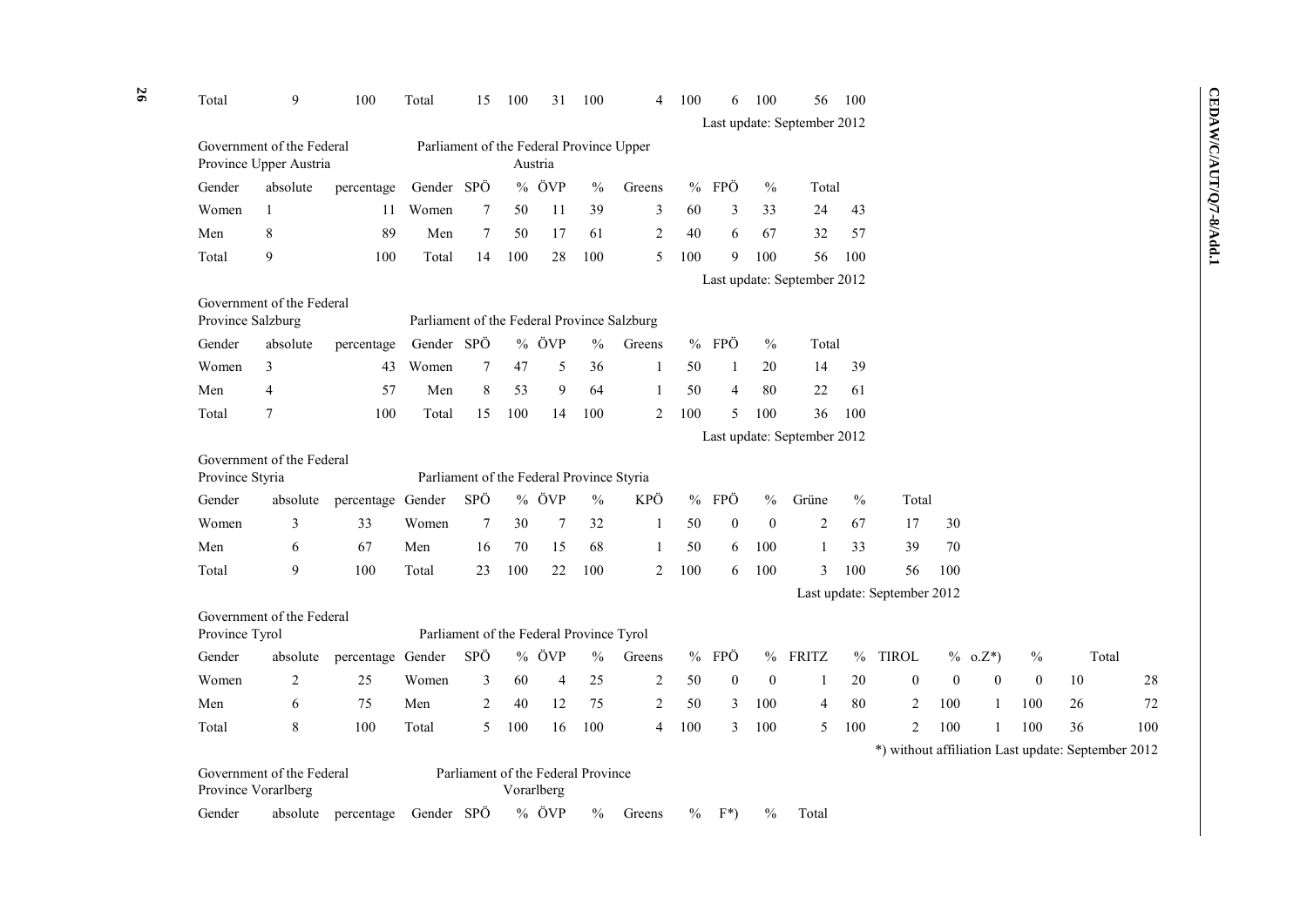| Women                     | 2        | 29                | Women                                     |     | 67  |                              | 35            | 2                                                | 50  | 2           | 22   | 13           | 36           |                                                    |     |
|---------------------------|----------|-------------------|-------------------------------------------|-----|-----|------------------------------|---------------|--------------------------------------------------|-----|-------------|------|--------------|--------------|----------------------------------------------------|-----|
| Men                       | 5        | 71                | Men                                       |     | 33  | 13                           | 65            | 2                                                | 50  | $7^{\circ}$ | 78   | 23           | 64           |                                                    |     |
| Total                     | 7        | 100               | Total                                     | 3   | 100 | 20                           | 100           | 4                                                | 100 | 9           | 100  | 36           | 100          |                                                    |     |
|                           |          |                   |                                           |     |     |                              |               | *) the Freedom Party Last update: September 2012 |     |             |      |              |              |                                                    |     |
| Government of the Federal |          |                   |                                           |     |     |                              |               |                                                  |     |             |      |              |              |                                                    |     |
| Province Vienna           |          |                   | Parliament of the Federal Province Vienna |     |     |                              |               |                                                  |     |             |      |              |              |                                                    |     |
| Gender                    | absolute | percentage Gender |                                           | SPÖ |     | % $\ddot{\text{O}}\text{VP}$ | $\frac{0}{0}$ | Greens                                           |     | $%$ FPO     | $\%$ | $0.Z.*$      | $\%$         | Total                                              |     |
| Women                     | 6        | 46                | Women                                     | 21  | 43  | 5                            | 42            | 4                                                | 36  | 4           | 15   | $\mathbf{0}$ | $\mathbf{0}$ | 34                                                 | 34  |
| Men                       | 7        | 54                | Men                                       | 28  | 57  |                              | 58            | 7                                                | 64  | 23          | 85   |              | 100          | 66                                                 | 66  |
| Total                     | 13       | 100               | Total                                     | 49  | 100 | 12                           | 100           | 11                                               | 100 | 27          | 100  |              | 100          | 100                                                | 100 |
|                           |          |                   |                                           |     |     |                              |               |                                                  |     |             |      |              |              | *) without affiliation Last update: September 2012 |     |

*Source: INTERNET: [www.austria.gv.at,](http://www.austria.gv.at/) as well as website of the Federal Province Vienna*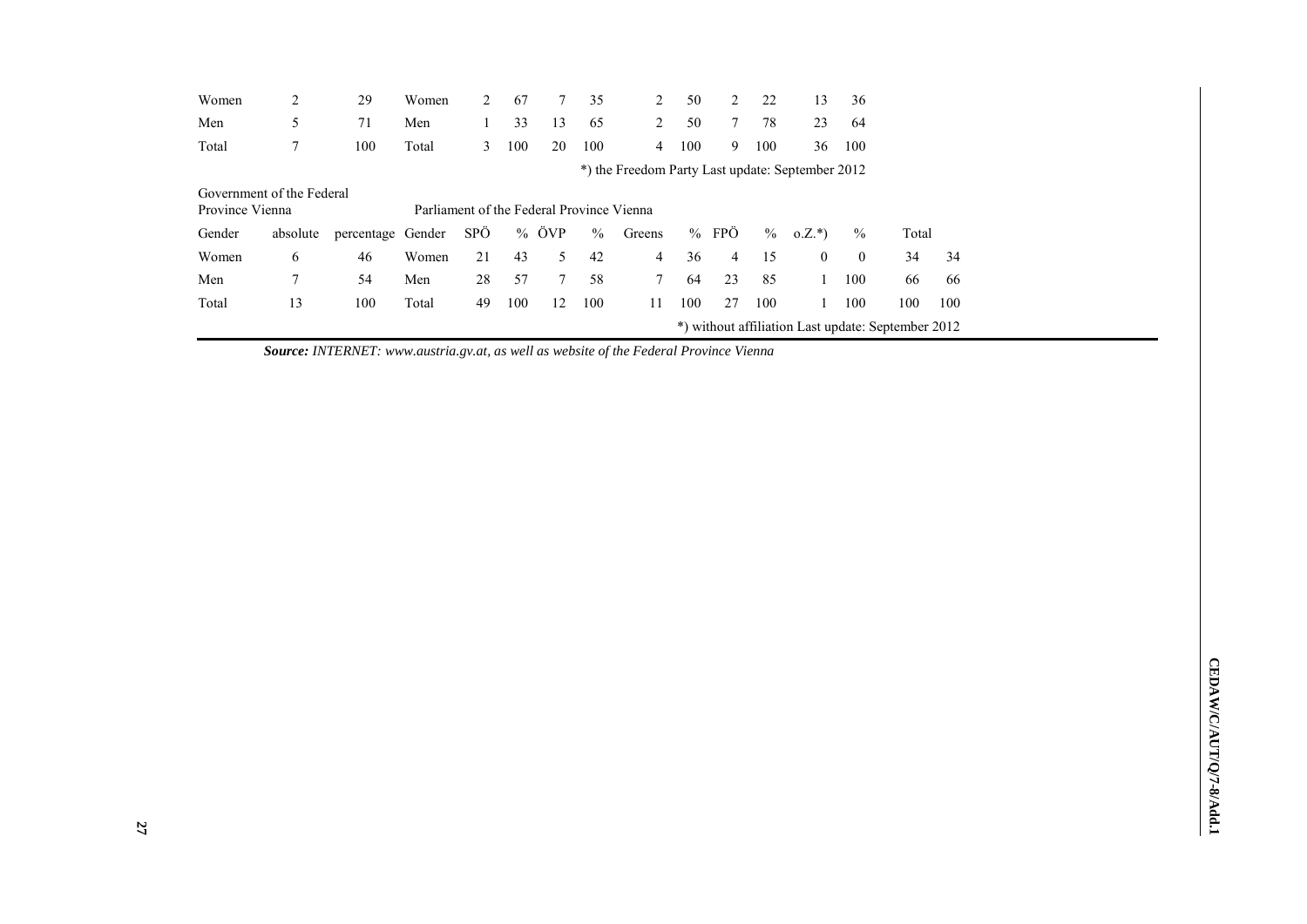|                                                                              |          | 2011 (data status: 31.12.2011) |            |          | 2010 (data status: 31.12.2010) |            |          | 2009 (data status: 31.12.2009) |            |
|------------------------------------------------------------------------------|----------|--------------------------------|------------|----------|--------------------------------|------------|----------|--------------------------------|------------|
|                                                                              | Total    | Women                          | Women in % | Total    | Women                          | Women in % | Total    | Women                          | Women in % |
| Scientific and artistic university staff                                     |          |                                |            |          |                                |            |          |                                |            |
| total                                                                        | 20,394.0 | 7,259.9                        | 35.6       | 20,147.5 | 7,088.1                        | 35.2       | 21,507.8 | 7,936.4                        | 36.9       |
| University professors                                                        | 2,236.4  | 460.9                          | 20.6       | 2,163.9  | 424.4                          | 19.6       | 2,139.3  | 399.8                          | 18.7       |
| Scientific and artistic staff<br>(members)                                   | 18,157.7 | 6,799.0                        | 37.4       | 17,983.6 | 6,663.7                        | 37.1       | 19,368.6 | 7,536.6                        | 38.9       |
| among them members of staff<br>awarded with a habilitation degree            | 2,603.1  | 543.0                          | 20.9       | 2,744.7  | 560.9                          | 20.4       | 3,039.6  | 613.5                          | 20.2       |
| among them associate<br>professors (collective agreement)                    | 152.0    | 29.5                           | 19.4       | 81.8     | 16.1                           | 19.7       |          |                                |            |
| among them assistant<br>professors (collective agreement)                    | 467.1    | 150.1                          | 32.1       | 272.9    | 84.4                           | 30.9       |          |                                |            |
| among them R&D related third<br>party funded staff                           | 5,867.8  | 2,168.7                        | 37.0       | 5,826.7  | 2,141.9                        | 36.8       | 6,889.0  | 2,956.9                        | 42.9       |
| Non-academic university staff total                                          | 13,881.5 | 8,421.7                        | 60.7       | 13,770.3 | 8,313.9                        | 60.4       | 12,207.2 | 7,355.7                        | 60.3       |
| among them R&D related third<br>party funded non-academic staff              | 1,282.8  | 816.4                          | 63.6       | 1,498.0  | 1,009.0                        | 67.4       |          |                                |            |
| among them physicians in<br>specialist training                              | 960.6    | 485.0                          | 50.5       | 994.8    | 484.3                          | 48.7       | 948.1    | 461.7                          | 48.7       |
| among them physicians<br>exclusively engaged in public hospital<br>duties    | 63.3     | 37.3                           | 58.9       | 50.0     | 31.0                           | 62.0       | 54.8     | 35.8                           | 65.3       |
| among them nursing staff<br>exclusively engaged in public hospital<br>duties | 478.8    | 402.2                          | 84.0       | 373.6    | 321.0                          | 85.9       | 471.9    | 403.4                          | 85.5       |
| Total                                                                        | 34,275.6 | 15,681.7                       | 45.8       | 33,917.8 | 15,402.1                       | 45.4       | 33,715.1 | 15,292.1                       | 45.4       |

Table 4 **Staff – Full time equivalents** Intellectual Capital Report, Indicator 1.A.1 – General survey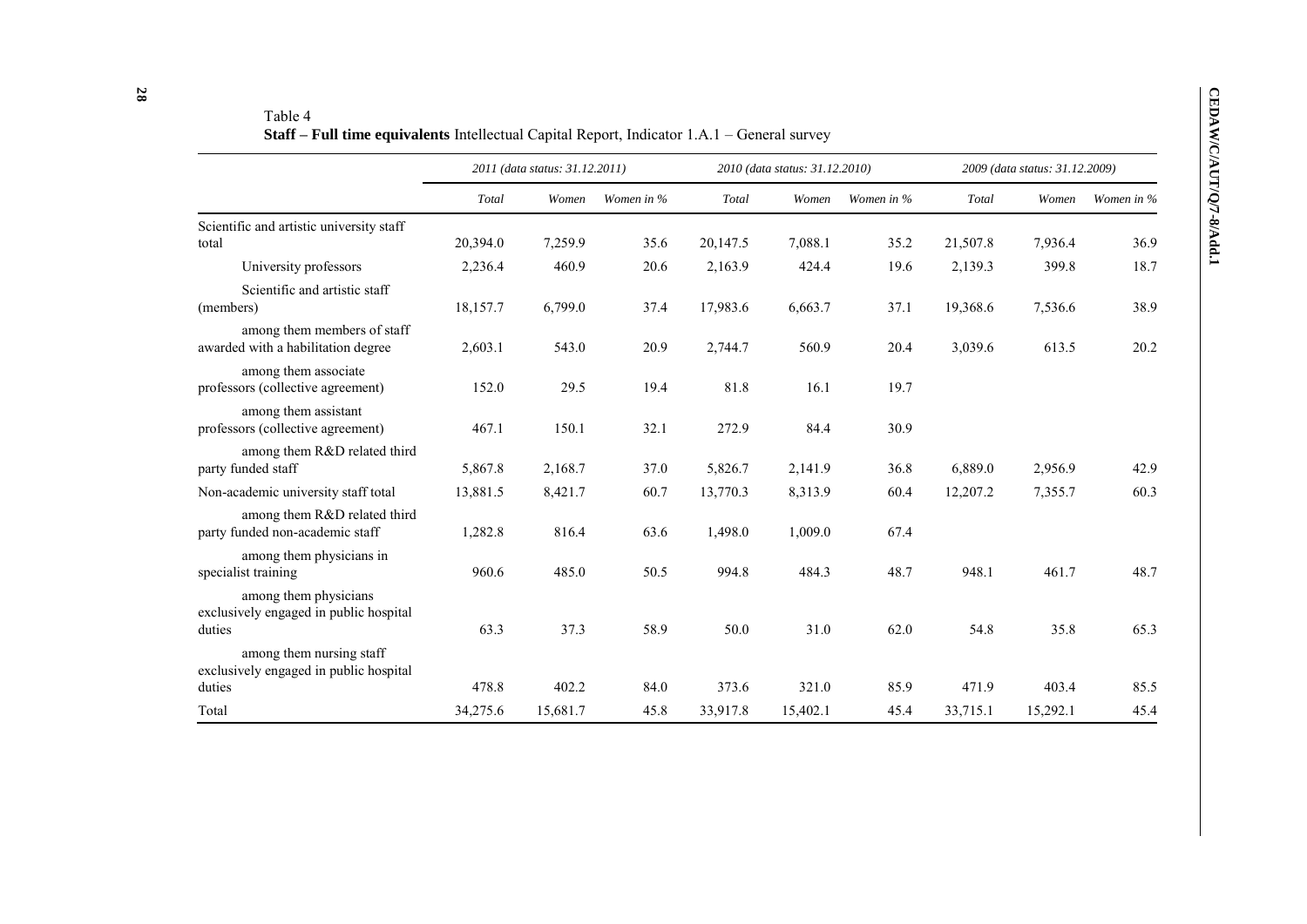|                                                                           |          | 2008 (data status: 31.12.2008) |            |          | 2007 (data status: 31.12.2007) |            |
|---------------------------------------------------------------------------|----------|--------------------------------|------------|----------|--------------------------------|------------|
|                                                                           | Total    | Women                          | Women in % | Total    | Women                          | Women in % |
| Scientific and artistic university staff<br>total                         | 20,714.1 | 7,488.3                        | 36.2       | 19,783.2 | 6,937.0                        | 35.1       |
| University professors                                                     | 2,102.8  | 352.9                          | 16.8       | 2,084.4  | 333.1                          | 16.0       |
| Scientific and artistic staff<br>(members)                                | 18,611.3 | 7,135.4                        | 38.3       | 17,698.7 | 6,603.8                        | 37.3       |
| among them members of staff<br>awarded with a habilitation degree         | 3,160.3  | 622.0                          | 19.7       | 3,122.9  | 590.9                          | 18.9       |
| among them associate professors<br>(collective agreement)                 |          |                                |            |          |                                |            |
| among them assistant professors<br>(collective agreement)                 |          |                                |            |          |                                |            |
| among them R&D related third<br>party funded staff                        | 6,711.2  | 2,884.9                        | 43.0       | 6,129.0  | 2,591.6                        | 42.3       |
| Non-academic university staff total                                       | 11,983.9 | 7,225.1                        | 60.3       | 11,870.0 | 7,093.0                        | 59.8       |
| among them R&D related third<br>party funded non-academic staff           |          |                                |            |          |                                |            |
| among them physicians in<br>specialist training                           | 933.1    | 450.0                          | 48.2       | 838.5    | 395.3                          | 47.1       |
| among them physicians<br>exclusively engaged in public hospital<br>duties | 0.2      |                                | 0.0        | 0.2      |                                | 0.0        |
| among them nursing staff<br>exclusively engaged in public hospital        |          |                                |            |          |                                |            |
| duties                                                                    | 381.3    | 332.3                          | 87.1       | 371.4    | 324.1                          | 87.3       |
| Total                                                                     | 32,697.9 | 14,713.4                       | 45.0       | 31,653.3 | 14,030.0                       | 44.3       |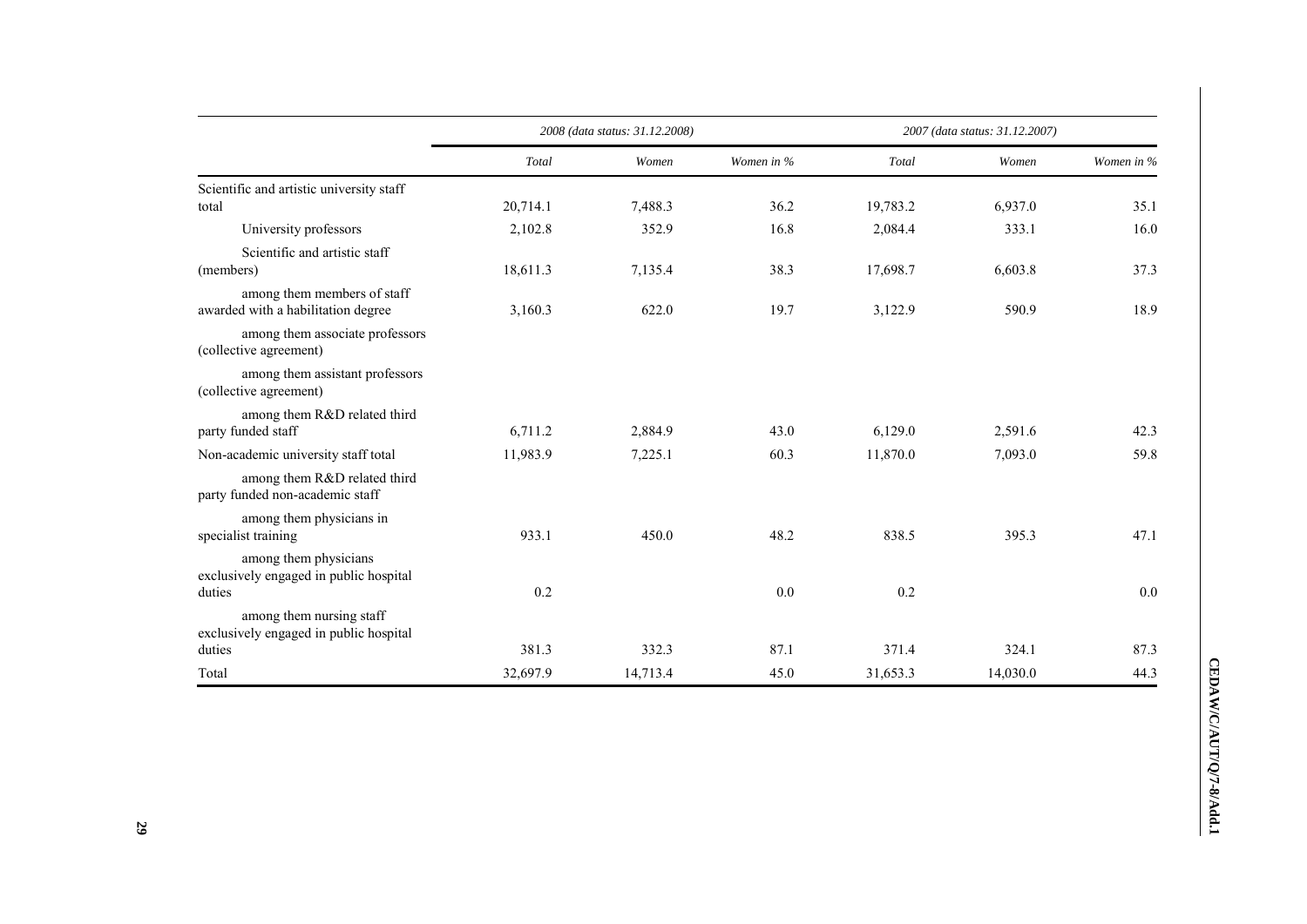# Table 5

**Staff – Persons** Intellectual Capital Report, Indicator 1.A.1 – General survey

|                                                                              |        | 2011 (data status: 31.12.2011) |            |        | 2010 (data status: 31.12.2010) |            |        | 2009 (data status: 31.12.2009) |            |
|------------------------------------------------------------------------------|--------|--------------------------------|------------|--------|--------------------------------|------------|--------|--------------------------------|------------|
|                                                                              | Total  | Women                          | Women in % | Total  | Women                          | Women in % | Total  | Women                          | Women in % |
| Scientific and artistic university staff                                     |        |                                |            |        |                                |            |        |                                |            |
| total                                                                        | 34,765 | 13,482                         | 38.8       | 34,110 | 13,024                         | 38.2       | 34,974 | 13,752                         | 39.3       |
| University professors                                                        | 2,309  | 476                            | 20.6       | 2,232  | 438                            | 19.6       | 2,203  | 412                            | 18.7       |
| Scientific and artistic staff<br>(members)                                   | 32,552 | 13,026                         | 40.0       | 31,964 | 12,599                         | 39.4       | 32,877 | 13,351                         | 40.6       |
| among them members of staff<br>awarded with a habilitation degree            | 2,661  | 567                            | 21.3       | 2,817  | 590                            | 20.9       | 3,125  | 646                            | 20.7       |
| among them associate<br>professors (collective agreement)                    | 156    | 31                             | 19.9       | 85     | 17                             | 20.0       |        |                                |            |
| among them assistant<br>professors (collective agreement)                    | 477    | 156                            | 32.7       | 284    | 91                             | 32.0       |        |                                |            |
| among them R&D related third<br>party funded staff                           | 8,092  | 3,140                          | 38.8       | 7,948  | 3,079                          | 38.7       | 9,274  | 4,110                          | 44.3       |
| Non academic university staff total                                          | 17,620 | 10,840                         | 61.5       | 17,434 | 10,676                         | 61.2       | 14,702 | 9,085                          | 61.8       |
| among them R&D related third<br>party funded non-academic staff              | 1,988  | 1,238                          | 62.3       | 2,179  | 1,423                          | 65.3       |        |                                |            |
| among them physicians in<br>specialist training                              | 990    | 506                            | 51.1       | 1,018  | 501                            | 49.2       | 975    | 482                            | 49.4       |
| among them physicians<br>exclusively engaged in public hospital<br>duties    | 67     | 40                             | 59.7       | 54     | 34                             | 63.0       | 57     | 37                             | 64.9       |
| among them nursing staff<br>exclusively engaged in public hospital<br>duties | 553    | 474                            | 85.7       | 435    | 379                            | 87.1       | 535    | 465                            | 86.9       |
| Total                                                                        | 51,974 | 24,153                         | 46.5       | 51,138 | 23,522                         | 46.0       | 49,267 | 22,656                         | 46.0       |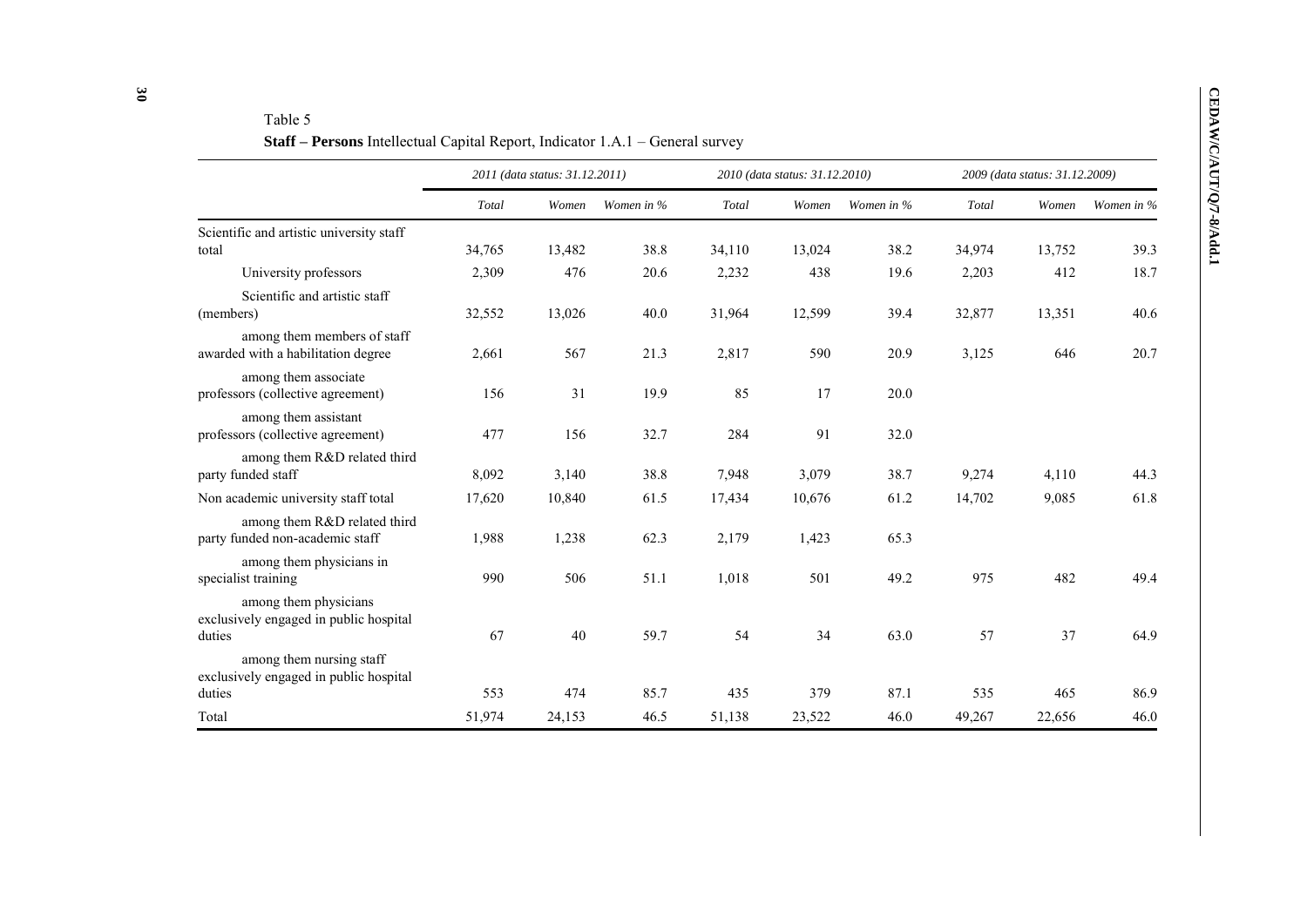|                                                                           |        | 2008 (data status: 31.12.2008) |            | 2007 (data status: 31.12.2007) |        |            |  |
|---------------------------------------------------------------------------|--------|--------------------------------|------------|--------------------------------|--------|------------|--|
|                                                                           | Total  | Women                          | Women in % | Total                          | Women  | Women in % |  |
| Scientific and artistic university staff total                            | 33,608 | 13,066                         | 38.9       | 32,165                         | 12,241 | 38.1       |  |
| University professors                                                     | 2,192  | 369                            | 16.8       | 2,210                          | 349    | 15.8       |  |
| Scientific and artistic staff (members)                                   | 31,521 | 12,716                         | 40.3       | 30,059                         | 11,907 | 39.6       |  |
| among them members of staff awarded<br>with a habilitation degree         | 3,224  | 650                            | 20.2       | 3,181                          | 612    | 19.2       |  |
| among them associate professors<br>(collective agreement)                 |        |                                |            |                                |        |            |  |
| among them assistant professors<br>(collective agreement)                 |        |                                |            |                                |        |            |  |
| among them R&D related third party<br>funded staff                        | 8,846  | 3,944                          | 44.6       | 7,906                          | 3,473  | 43.9       |  |
| Non-academic university staff total                                       | 14,559 | 8,939                          | 61.4       | 14,335                         | 8,682  | 60.6       |  |
| among them R&D related third party<br>funded non-academic staff           |        |                                |            |                                |        |            |  |
| among them physicians in specialist<br>training                           | 942    | 456                            | 48.4       | 847                            | 401    | 47.3       |  |
| among them physicians exclusively<br>engaged in public hospital duties    |        |                                | 0.0        |                                |        | 0.0        |  |
| among them nursing staff exclusively<br>engaged in public hospital duties | 428    | 377                            | 88.        | 419                            | 369    | 88.1       |  |
| Total                                                                     | 33,608 | 13,066                         | 38.9       | 45,725                         | 20,660 | 45.2       |  |